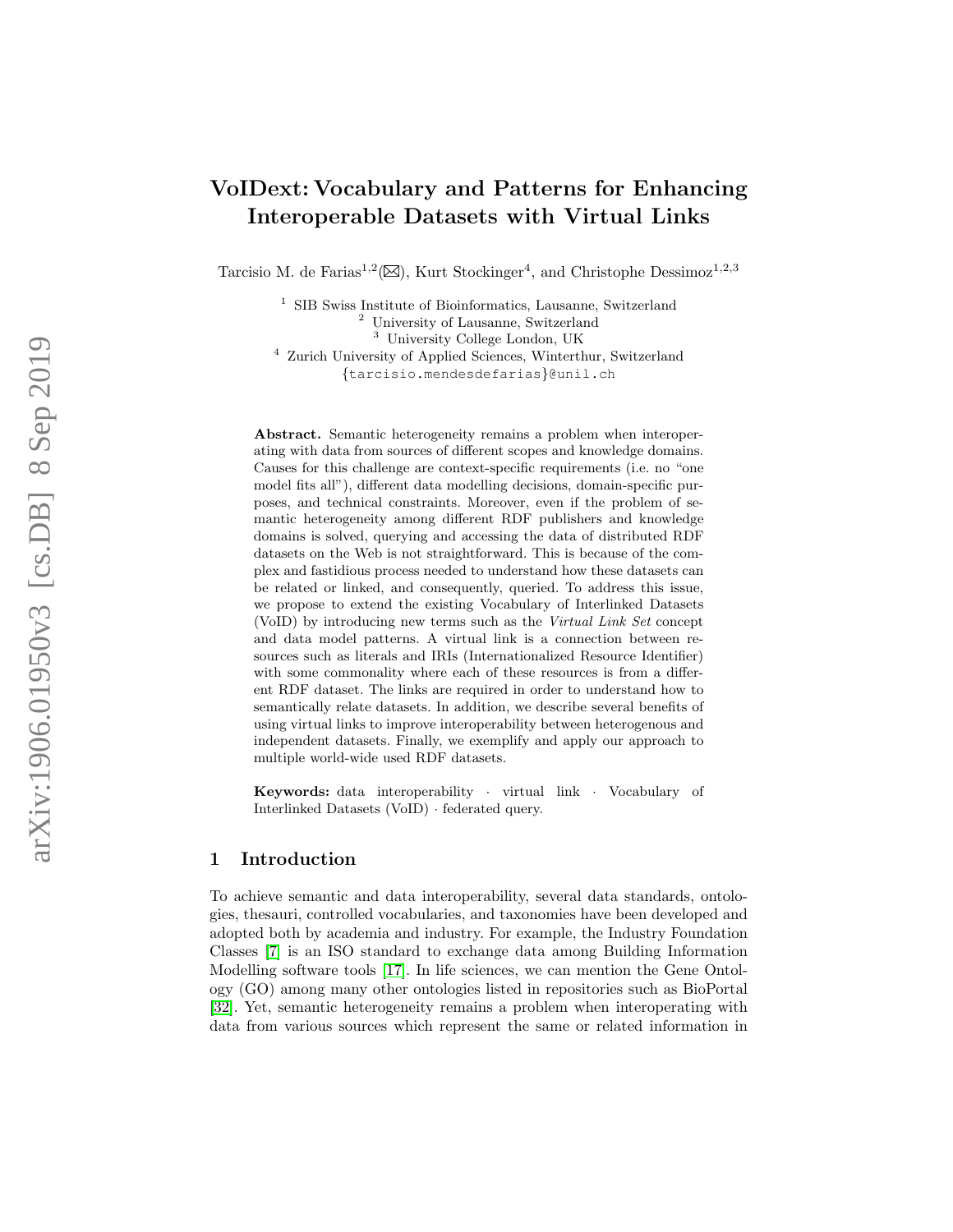different ways [\[16\]](#page-17-2). This is mainly due to the lack or difficulty of a common consensus, different modelling decisions, domain scope and purpose, and constraints (e.g. storage, query performance, legacy and new systems).

Semantic reconciliation—i.e. the process of identifying and resolving semantic conflicts [\[30\]](#page-17-3), for example, by matching concepts from heterogeneous data sources [\[19\]](#page-17-4)—is recognized as a key process to address the semantic heterogeneity problem. To support this process, ontology matching approaches [\[27\]](#page-17-5) have been proposed such as YAM++ [\[25\]](#page-17-6). Although semantic reconciliation enhances semantic interoperability, it is often not fully applicable or practical when considering distributed and independent RDF (Resource Description Framework) datasets of different domain scopes, knowledge domains, and autonomous publishers. In addition, even if the semantic reconciliation process among different RDF publishers and knowledge domains is complete and possible, querying and accessing the data of multiple distributed RDF datasets on the Web is not straightforward. This is because of the complex, time-consuming and fastidious process of having to understand how the data are structured and how these datasets can be related or linked, and consequently, queried.

To enhance interoperability and to facilitate the understanding of how multiple datasets can be related and queried, we propose to extend and adapt the existing Vocabulary of Interlinked Datasets (VoID) [\[2\]](#page-16-1). VoID is an RDF Schema vocabulary used to describe metadata about RDF datasets such as structural metadata, access metadata and links between datasets. However, VoID is limited regarding terms and design patterns to model the relationships between datasets in a less verbose, unambiguous and explicit way. To overcome this problem, we introduce the concept of virtual link set (VLS). A virtual link is an intersection data point between two RDF datasets. A data point is any node or resource in an RDF graph such as literals and IRIs (Internationalized Resource Identifier). An RDF dataset is a set of RDF triples that are published, maintained or aggregated by a single provider [\[2\]](#page-16-1). The links are required in order to comprehend how to semantically relate datasets. The major advantage of the VLS-concept is to facilitate the writing of federated SPARQL queries [\[20\]](#page-17-7), by acting as joint points between the federated sources. We exemplify and apply VoIDext to various world-wide used data sets and discuss both the theoretical and practical implications of these new concepts with the goal of more easily querying heterogeneous and independent datasets.

This article is structured as follows: Section 2 presents the relevant related work. Section 3 details our approach to extend the VoID vocabulary. In Section 4, we describe the major benefits of using VoIDext, and we apply VoIDext to describe VLSs among three world-wide used bioinformatics RDF data stores. Finally, we conclude this article with future work and perspectives.

# 2 Related Work

Since the release of the SPARQL 1.1 Query Language [\[20\]](#page-17-7) with federated query support in 2013, numerous federated approaches for data and semantic interoperability have recently been proposed [\[21\]](#page-17-8), [\[12\]](#page-16-2), [\[34\]](#page-17-9), and [\[33\]](#page-17-10). However, to the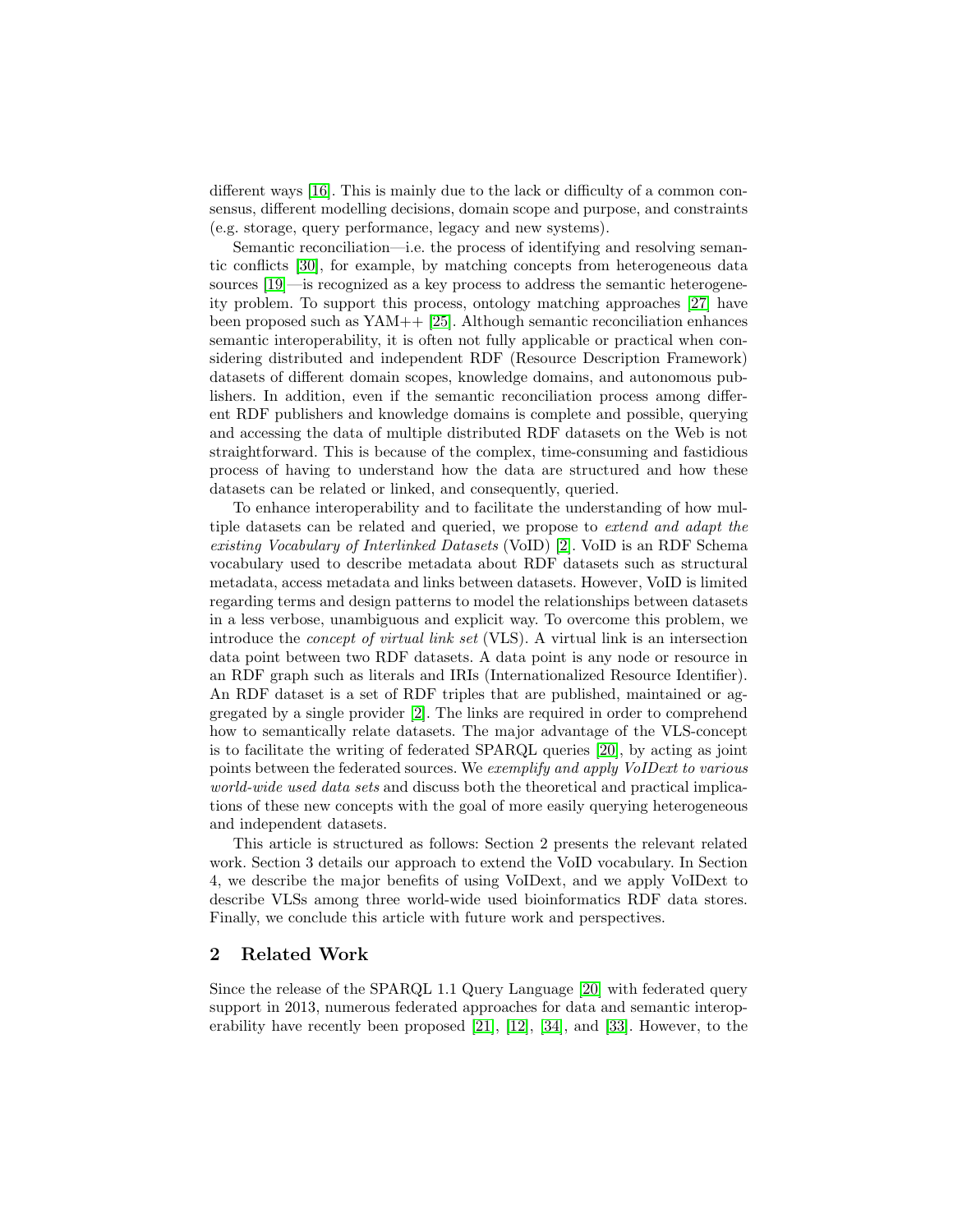best of our knowledge, none of them proposes a vocabulary and patterns to extensively, explicitly and formally describe how the data sources can be interlinked for the purpose of facilitating the writing of SPARQL 1.1 federated queries such as discussed in Section [3.](#page-2-0) In effect, existing approaches put the burden on the SPARQL users or systems to find out precisely how to write a conjunctive federated query. An emerging research direction entails automatically discovering links between datasets using Word Embeddings [\[18\]](#page-17-11). However, the current focus is mostly on relational data or unstructured data [\[6\]](#page-16-3). In addition, several link discovery frameworks such as in [\[29\]](#page-17-12), [\[26\]](#page-17-13), and [\[22\]](#page-17-14) rely on link specifications to define the conditions necessary for linking resources within datasets. With these specifications, these frameworks describe similarity measures or distance metrics (e.g. Levenshtein, Jaccard and Cosine) as part of conditions to determine, for example, whether two entities should be linked. The approaches of [\[18\]](#page-17-11), [\[29\]](#page-17-12), [\[26\]](#page-17-13), and [\[22\]](#page-17-14) are complementary to ours because they can aid in the process of defining virtual link sets—see Def. [2.](#page-3-0)

In the context of ontology alignment, the Expressive and Declarative Ontology Alignment Language (EDOAL) enables us to represent correspondences between heterogeneous ontological entities [\[9\]](#page-16-4). Although, transformations of property values can be specified with EDOAL, the current version of EDOAL solely supports a limited kind of transformations<sup>[5](#page-2-1)</sup>. In  $[8]$ ,  $[11]$ , and  $[10]$ , authors also recognize the limited support for data transformation in mapping languages. Moreover, since EDOAL does not focus on supporting the write of SPARQL 1.1 federated queries, the EDOAL data transformation specification requires an extra step to be converted into an equivalent one by using the SPARQL language. Applying data transformations during a federated query execution is often required to be able to link real-world independent and distributed datasets on the Web. As other related work in terms of RDF-based vocabularies, we can also mention VoID and SPARQL 1.1 Service Description (SD)<sup>[6](#page-2-2)</sup>. Although the VoID RDF schema provides the *void:Linkset* term (Def. [1\)](#page-2-3), this concept alone is not sufficient to precisely and explicitly define virtual links between the datasets (discussed in Section [3\)](#page-2-0). By precisely, we mean to avoid multiple ways to represent (i.e. triple patterns) and to interpret interlinks. Moreover, by considering Def. [1](#page-2-3) extracted from the VoID specification, this definition impedes the use of the void:Linkset concept to describe a link set between instances of the same class because both are triple subjects stored in different datasets.

<span id="page-2-3"></span>**Definition 1** (link set – void: Linkset<sup>[7](#page-2-4)</sup>). A collection of RDF links between two datasets. An RDF link is an RDF triple whose subject and object are described in different datasets [\[2\]](#page-16-1).

# <span id="page-2-0"></span>3 Contribution

To mitigate the impediments of interoperating with distributed and independent RDF datasets, we first propose design patterns of how to partially model virtual

<span id="page-2-1"></span><sup>5</sup> <http://alignapi.gforge.inria.fr/edoal.html>

<span id="page-2-2"></span><sup>6</sup> <https://www.w3.org/TR/sparql11-service-description/>

<span id="page-2-4"></span><sup>7</sup> <http://vocab.deri.ie/void#Linkset>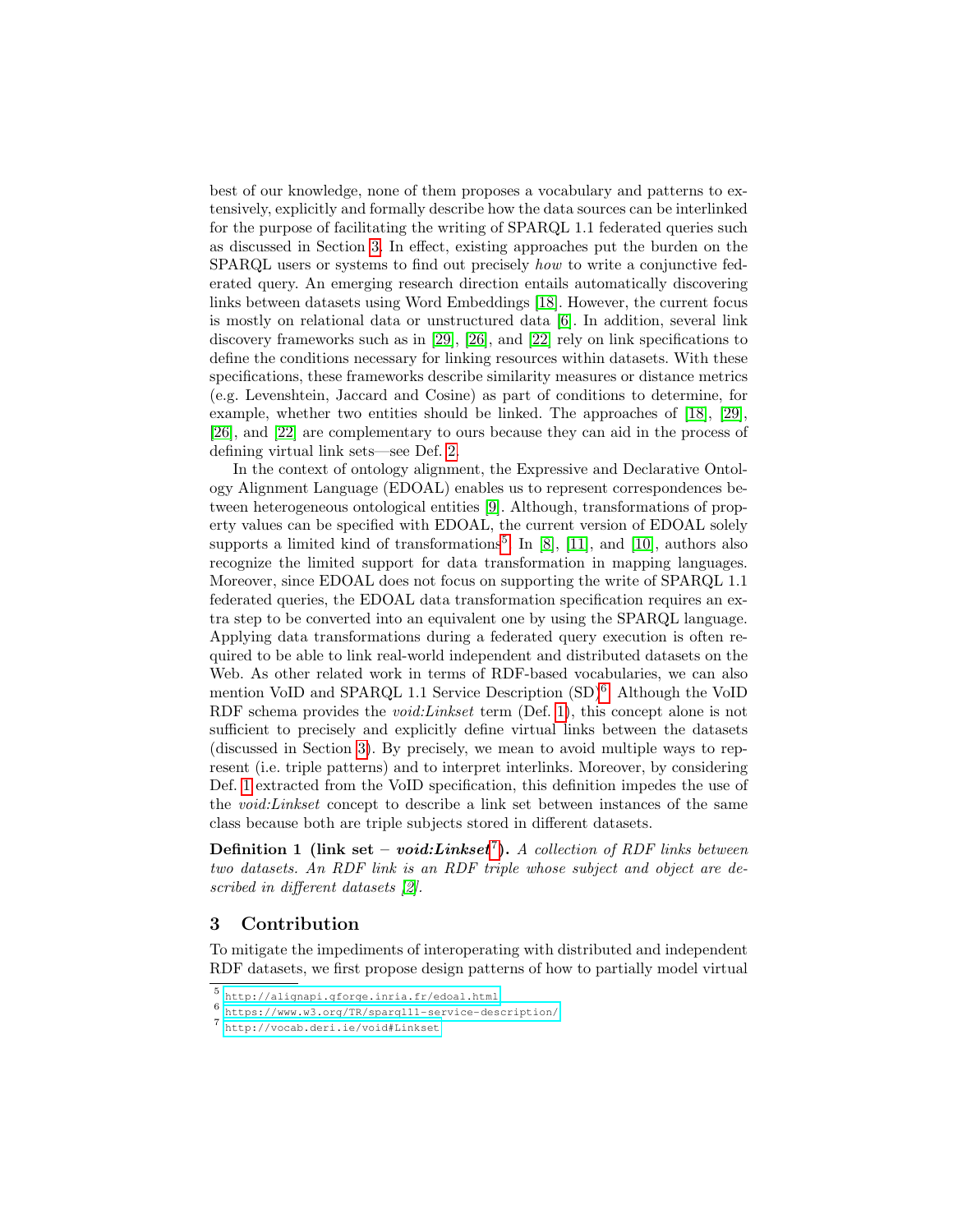links (see Def. [2\)](#page-3-0) with the current VoID vocabulary and expose its drawbacks. To address these drawbacks, we then propose a new vocabulary (i.e. VoIDext) and demonstrate an unambiguous and unique way to extensively and explicitly describe various types of virtual links such as depicted in Subsection [3.2.](#page-9-0) The VoIDext vocabulary is fully described in [\[15\]](#page-16-8), that also includes examples of virtual link types.

<span id="page-3-0"></span>**Definition 2** (virtual link set). A set of virtual links. A virtual link is a connection between common resources such as literals and instances from two different RDF datasets. Semantic relaxation (see Def. [3\)](#page-3-1) is also considered when identifying common resources between datasets.

<span id="page-3-1"></span>**Definition 3** (semantic relaxation). It is the capacity of ignoring semantic and data heterogeneities for the sake of interoperability.

In this article, the words vocabulary and ontology are used interchangeably. The methodology applied to develop VoIDext was inspired by the simplified agile methodology for ontology development (SAMOD) [\[28\]](#page-17-15). Indeed, the proposed VoID extension is a meta-ontology to explicitly describe interlinks between RDF datasets — virtual links. Further information about how VoIDext was built is given in the Supplementary Material in [\[14\]](#page-16-9).

Fig. [1](#page-4-0) illustrates a complex virtual link about Swiss cantons between the LINDAS dataset (Linked Data Service<sup>[8](#page-3-2)</sup>) of the Swiss Government administration and DBpedia [\[24\]](#page-17-16). To define this link, some semantic relaxation is applied. This is because heterogeneities are exacerbated when interoperating independent datasets. For example, what is considered a long name of a Swiss canton in LINDAS is actually a short name in DBpedia. In addition, the data types for the name of the canton are not the same in both datasets what impedes exact matching when performing a federated join query. Finally, LINDAS contains a few literals with different concatenated translations of the same canton's name such as "Graubünden / Grigioni / Grischun" that can be matched with the literal "Grisons" asserted as a canton's short name in DBpedia. Indeed, Grison is the French translation of Graubünden — German name. Nevertheless, both datasets share literals with some commonality. By exploring this commonality we are able to define a virtual link set between both datasets. Note that the Swiss cantons' resource IRIs in both datasets are not the same – otherwise defining a virtual link set would be simpler  $-$  i.e. a simple link set, see Def. [4.](#page-3-3) In the next subsections, we incrementally demonstrate with a running example how to model a complex link set (see Def. [6\)](#page-4-1) with VoID and VoIDext terms. Tab. [1](#page-4-2) shows other datasets and SPARQL endpoints considered in our examples in this article.

<span id="page-3-3"></span>Definition 4 (simple link set). A simple link set must be either a link set that does not target another link set (i.e. it has exactly one link predicate  $-$  Def. [5\)](#page-4-3) or a set with exactly the same shared instances of the same type (i.e. class expression) in both datasets.

<span id="page-3-2"></span><sup>8</sup> <https://lindas-data.ch>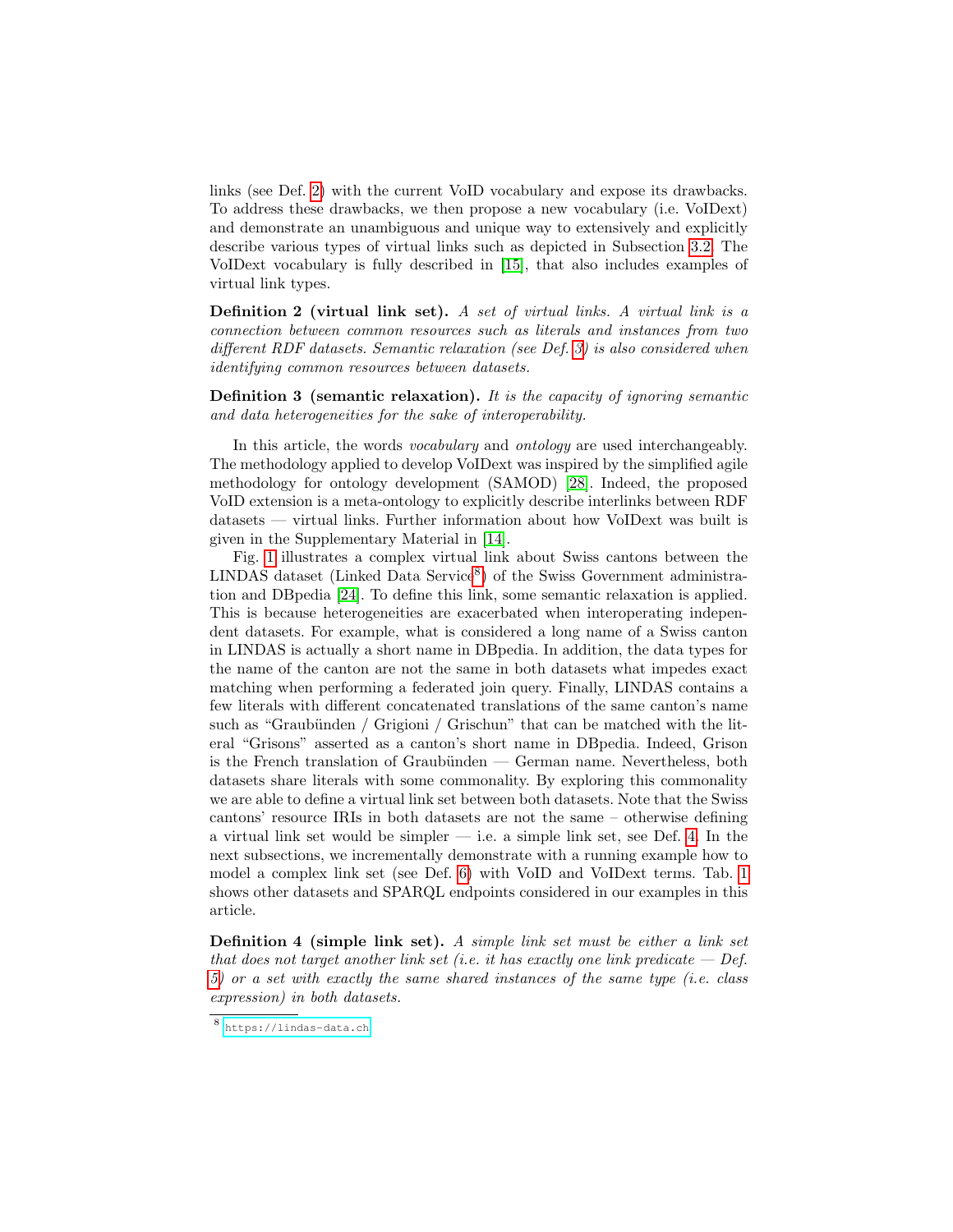Table 1: SPARQL endpoints considered in this article.

<span id="page-4-2"></span>

|               | <b>RDF</b> Dataset SPARQL endpoint                            |
|---------------|---------------------------------------------------------------|
| DBpedia [24]  | $\frac{h}{t}$ http://dbpedia.org/sparql                       |
| $LINDAS^8$    | https://lindas-data.ch/sparql                                 |
| $OMA$ [3]     | https://sparql.omabrowser.org/sparql                          |
|               | UniProtKB[31] https://sparql.uniprot.org/sparql               |
| $B$ gee $[5]$ | http://biosoda.expasy.org/rdf4j-server/repositories/bgeelight |
| EBI RDF[23]   | https://www.ebi.ac.uk/rdf/services/sparql                     |

<span id="page-4-0"></span>

Fig. 1: An example of a virtual link between the LINDAS and DBpedia datasets where the  $DS_1$  and  $DS_2$  datasets are subsets of them, respectively. Circles: different resource IRIs; rectangles: literals;  $\bowtie$ : virtual link; and edges: RDF predicates.

In practice, a simple link set allows us to model virtual links either between the subjects of two RDF triples in different datasets where their predicate is rdf:type with the same object or between link predicate assertions and rdf:type triples as illustrated in Fig. [2.](#page-4-4) Due to the space constraints, the patterns to model simple link sets with VoIDext are available in Supplementary Material Section 4 [\[14\]](#page-16-9).

<span id="page-4-3"></span>Definition 5 (link predicate). According to the VoID specification, a link predicate is the RDF property of the triples in a void:Linkset[\[2\]](#page-16-1).

<span id="page-4-4"></span>

Fig. 2: A simple virtual link between the OMA and UniProt datasets where lscr:xrefUniprot is an example of a link predicate.

<span id="page-4-1"></span>Definition 6 (complex link set). It is a complex virtual link set. A complex link set is composed of exactly two link sets xor two shared instance sets (see Def. [7\)](#page-4-5) where xor is the exclusive or.

<span id="page-4-5"></span>Definition 7 (shared instance set). A shared instance set between exactly two datasets. For example, two datasets that contain the same OWL/RDFS class instances.

#### 3.1 Patterns to partially model complex link sets with VoID terms

Since our main goal is to facilitate the writing of federated queries by providing metadata of how the target datasets can be joined, let us suppose that we want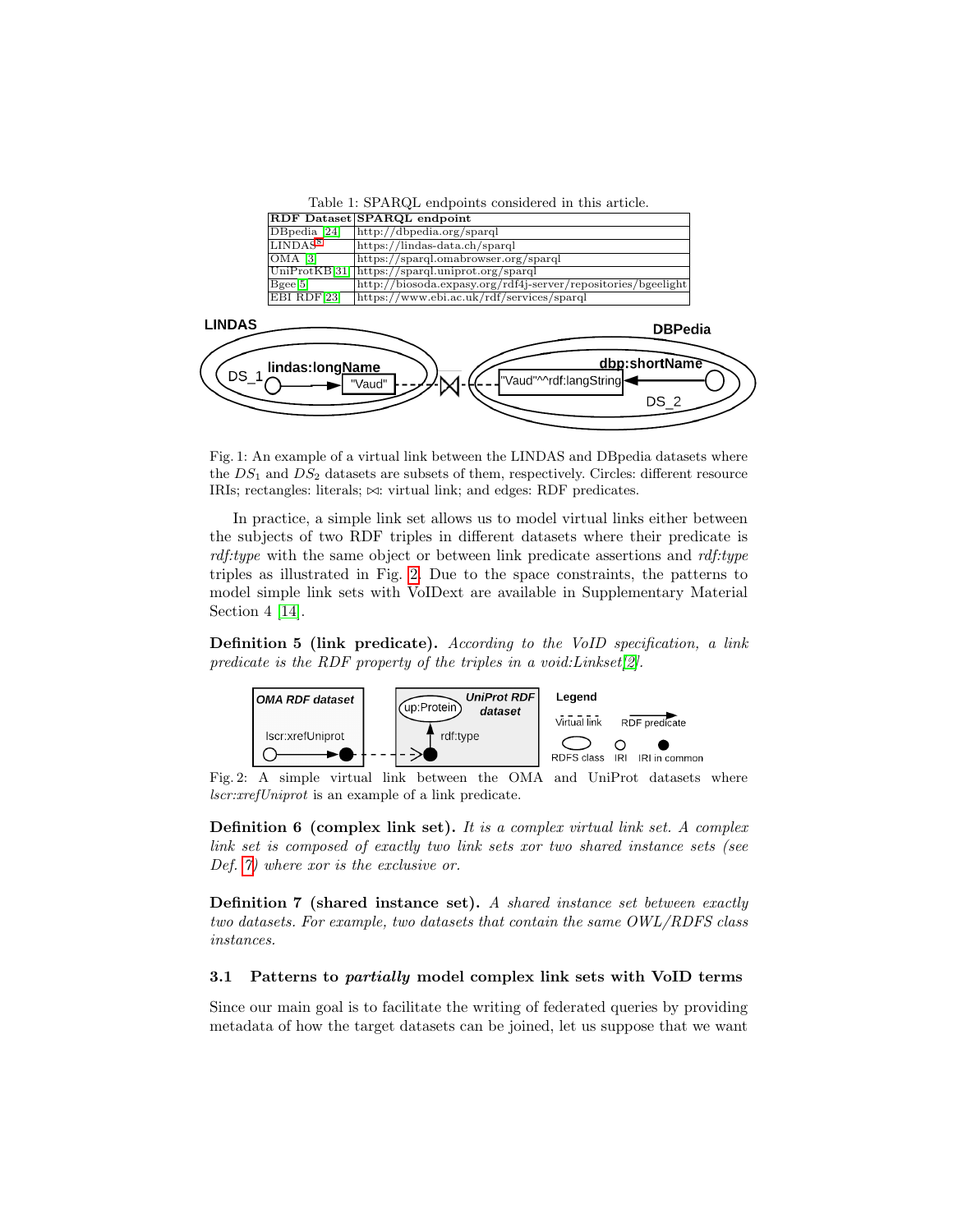to know how to relate Swiss cantons in LINDAS and DBpedia datasets as shown in Fig. [1.](#page-4-0) In other words, we want to find out the necessary and sufficient graph pattern in the context of Swiss cantons in each dataset to be able to relate and join them. Further triple patterns such as attributes (e.g. canton's population, cities, acronym) depend on the specificity of the requested information what goes beyond the task of joining the two datasets. Let us further assume a SPARQL user without any previous knowledge about these datasets. A possible workflow for this user to find out how to relate LINDAS and DBpedia in terms of Swiss cantons is described as follows:

1) the user has to dig up the data schema and documentation, if any, looking for the abstract entity "Swiss canton". This task has to be done for both datasets. 2) if (s)he is lucky, a concept is explicitly defined in the data schema. This is the case of the LINDAS dataset that contains the class  $\textit{lindas:} Canton$ prefixes such as lindas: are defined in Tab. [2.](#page-5-0) Otherwise the user has to initiate a fastidious quest for assertions and terms that can be used for modeling Swiss canton data. This is the situation of DBpedia where instances are defined as a Swiss canton by assigning the dbrc:Cantons of Switzerland instance of the skos: Concept to the dct:subject property such as the following triple (dbr:Vaud, dct:subject, dbrc:Cantons\_of\_Switzerland).

3) The user has now to browse the RDF graph. For example, by performing additional queries, to be sure that the assertions to the lindas:Canton instances can be used as join points with assertions related to Swiss canton instances in DBpedia. Otherwise, the user has to repeat the previous steps.

4) If data transformations are required because of data and semantic heterogeneities between the datasets, the user has to define data mappings to be able to effectively perform a federated conjunctive query.

| Prefix                     | Namespace Internationalized Resource Identifier (IRI) |
|----------------------------|-------------------------------------------------------|
| rdfs:                      | http://www.w3.org/2000/01/rdf-schema#                 |
| $\overline{\text{rdf}}$ :  | http://www.w3.org/1999/02/22-rdf-syntax-ns#           |
| orth:                      | http://purL.org/net/orth#)                            |
| up:                        | http://purl.uniprot.org/core/                         |
| oboowl:                    | http://www.geneontology.org/formats/oboInOwl#         |
| $_{\rm cco:}$              | http://rdf.ebi.ac.uk/terms/chembl#                    |
| chembl:                    | http://rdf.ebi.ac.uk/resource/chembl/molecule/        |
| ex:                        | http://example.org/voidext#                           |
| dbo:                       | http://dbpedia.org/ontology/                          |
| skos:                      | http://www.w3.org/2004/02/skos/core#                  |
| dbr:                       | http://dbpedia.org/resource/                          |
| dbrc:                      | http://dbpedia.org/resource/Category:                 |
| $d_{\text{bp}}$            | http://dbpedia.org/property/                          |
| lindas:                    | $\frac{https://gont.ch/}{h}$                          |
| dcterms:                   | http://purL.org/dc/terms/                             |
| biopax:                    | http://www.biopax.org/release/biopax-level3.owl#      |
| $\overline{\text{lscr}}$ : | http://purl.org/lscr#                                 |
| void:                      | http://rdfs.org/ns/void#                              |
| voidext:                   | http://purl.org/query/voidext#                        |
|                            | bioquery: http://purl.org/query/bioquery#             |
|                            |                                                       |

<span id="page-5-0"></span>Table 2: In this article, we assume the namespace prefix bindings in this table.

Finally, based on that workflow, a SPARQL user can draft the minimum set of triple patterns and data transformations to perform the virtual links concerning Swiss cantons between both datasets. This draft is represented as the SPARQL query in Listing [1.1.](#page-6-0) The link set built by intersecting the resources (i.e. the values of lidas:longName and dbp:shortName properties) can then be partially modelled with VoID terms. This enables other SPARQL users or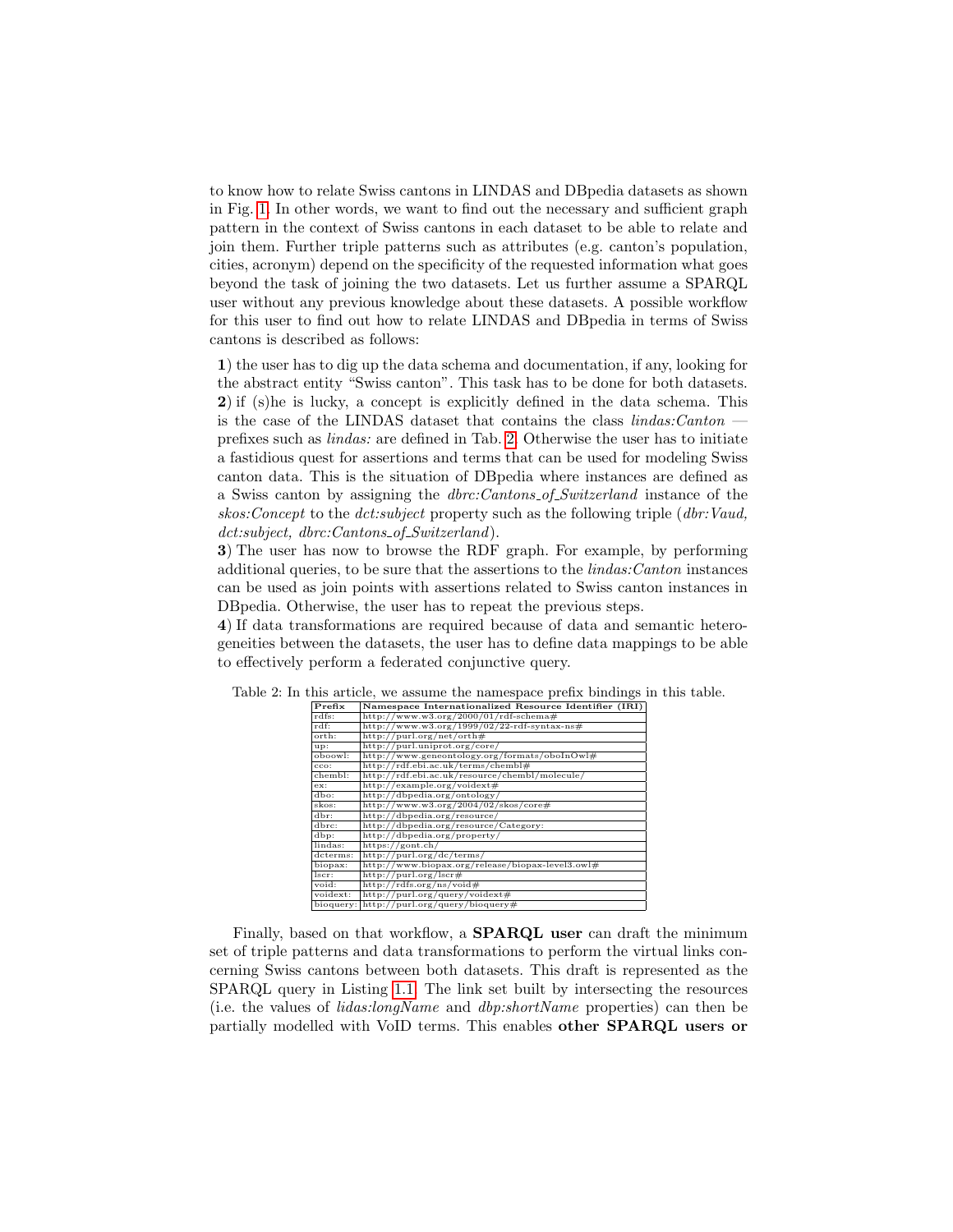```
SELECT * WHERE {<br>SERVICE <http://
SERVICE \langlehttp://dbpedia.org/sparql\geq{<br>?dbp_inst dct:subject dbrc:Cantons_of_Switzerland.
?dbp_inst dct:subject dbrc:Cantons_of_Switzerland.<br>?dbp_inst dbp:shortName ?dbp_name.<br>BIND(IF(STR(?dbp_name)="Grisons", "Graubünden / Grigioni / Grischun",<br>IF(STR(?dbp_name)="Geneva", "Genève",
         IF(STR(?dbp_name)=" Lucerne" , " Luzern" ,<br>IF(STR(?dbp_name)=" Valais" , " Valais  /  Wallis" ,
         IF(STR(?dbp_name)="Bern", "Bern / Berne",<br>IF(STR(?dbp_name)="Fribourg", "Fribourg / Freiburg",<br>STR(?dbp_name) )))))) AS ?lindas_name)}
SERVICE <https://lindas-data.ch/sparql>{
? lindas _inst a lindas : Canton
                          lindas: longName ? lindas_name. } }
```


systems to reuse this link set knowledge to write specialized queries over the two datasets starting from the Swiss canton context. In doing so, the second user avoid the fastidious, complex and time-consuming task of finding this link set. In addition, to the best of our knowledge there is no system capable of precisely establishing this virtual link set automatically because of the complexity and heterogeneities to be solved.

Listings [3](#page-7-0) and [4](#page-7-1) depict two different ways named  $VL_{m1}$  and  $VL_{m2}$  to model the virtual link set with VoID. Note that the examples of RDF graph patterns in this section are defined with the RDF 1.1 Turtle language<sup>[9](#page-6-1)</sup>. On the one hand,  $VL_{m1}$  states that a given  $LS_1$  link set targets another  $LS_2$  link set that targets  $LS_1$  back. On the other,  $VL_{m2}$  only states datasets as link set targets. By using the  $VL_{m1}$  model in Listing [3,](#page-7-0) the  $DS_2$  instance asserts the  $DS_1$  instance to its *void:objectsTarget* property. As a reminder, the *void:objectsTarget* value is the dataset describing the objects of the triples contained in the link set, in our example, the objects of *dbp:shortName*. This dataset must contain only the relevant triples to describe the virtual link set. In our example in Listing [3,](#page-7-0) we define the  $DS_1$  dataset (i.e. a subset of LINDAS) as being also a *void:Linkset* that contains triples with the *lindas:longName* predicate. By using the  $VL_{m2}$ model in Listing [4,](#page-7-1) the objects' target dataset of the *dbp:shortName* link predicate is not a void:Linkset but a void:Dataset (i.e. superclass of void:Linkset).  $DS<sub>1</sub>$  in Listing [4](#page-7-1) also contains triples with the *lindas:longName* predicate, however, this predicate is defined as part of a subset and partition of  $DS_1$  by using the *void:propertyPartition* and *void:property* terms. Note that solely one *void: propertyPartition* should be directly assigned to  $DS_1$  dataset, otherwise we are not able to know which predicate should be considered when stating the virtual links.

Yet, we also need to describe further information about the virtual link set such as the domain and range of the link predicates (e.g. lindas:longName and *dbp:shortName*). This information is used to restrict which resource type must be considered for a given triple that contains the link predicate (e.g.

<span id="page-6-1"></span><sup>9</sup> <https://www.w3.org/TR/turtle/>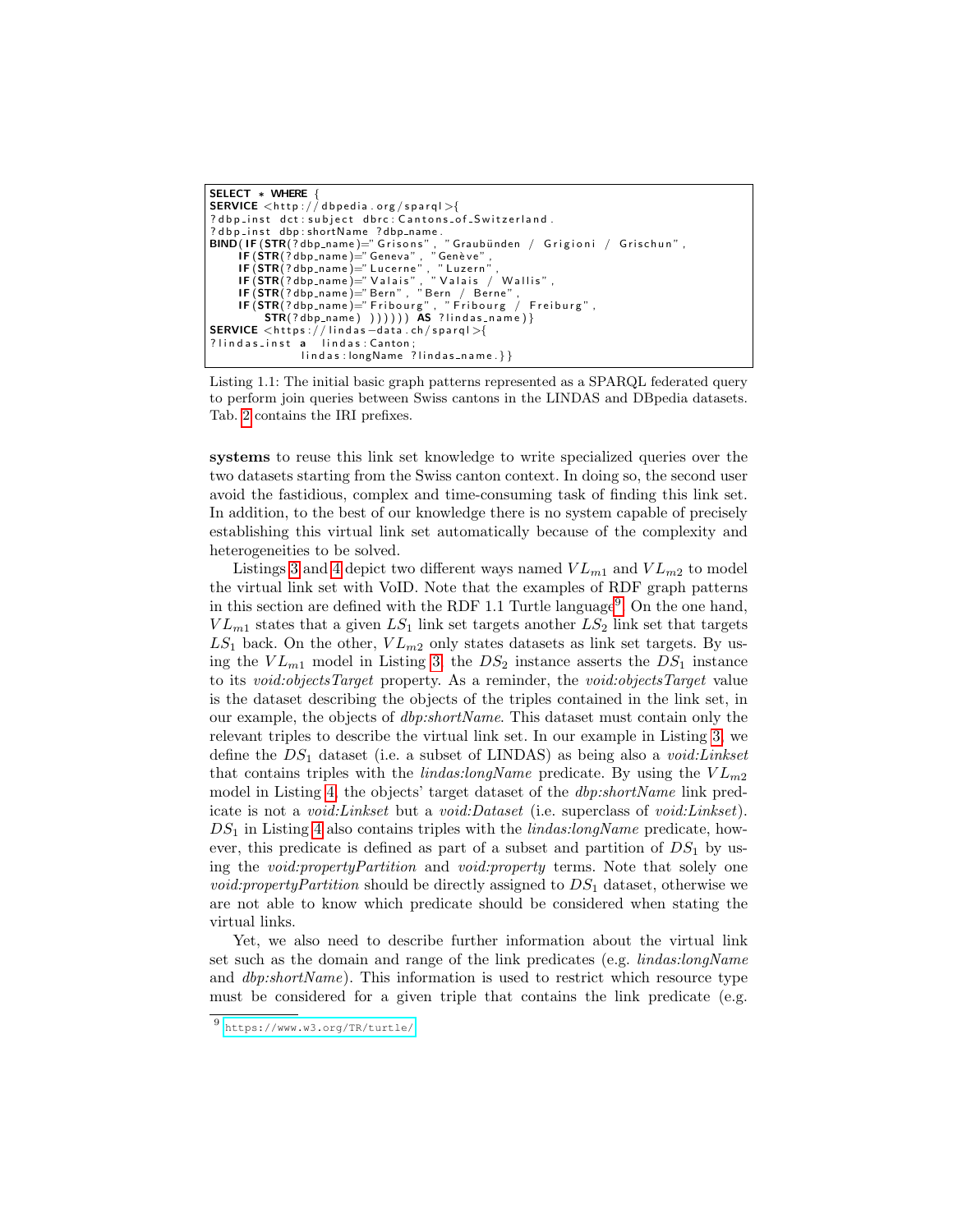<span id="page-7-0"></span>

| $#DS_1$ is a subset of LINDAS.<br>ex:LINDAS_DBPEDIA_SWISSCANTON                                                                                                                                                                                              | $#DS_2$ is a subset of DB pedia.<br>ex:DBPEDIA_LINDAS_SWISSCANTON                                                                                                                                                                        |
|--------------------------------------------------------------------------------------------------------------------------------------------------------------------------------------------------------------------------------------------------------------|------------------------------------------------------------------------------------------------------------------------------------------------------------------------------------------------------------------------------------------|
| rdf:type void:Linkset;                                                                                                                                                                                                                                       | rdf:type void:Linkset;                                                                                                                                                                                                                   |
| void:linkPredicate lindas:longName;                                                                                                                                                                                                                          | void:linkPredicate dbp:shortName;                                                                                                                                                                                                        |
| void:objectsTarget<br>ex:DBPEDIA_LINDAS_SWISSCANTON;<br>void:subset _:DOMAIN_SET0.<br>$\therefore$ DOMAIN_SET0 void:propertyPartition $\therefore$ b0;<br>void:classPartition :b1 .<br>.: b0 void:property rdfs:domain.<br>.: b1 void: class lindas: Canton. | void:objectsTarget<br>ex:LINDAS_DBPEDIA_SWISSCANTON:<br>void:subset _:DOMAIN_SET1.<br>.: RANGE_SET1 void:propertyPartition _: b2;<br>void:classPartition :b3.<br>.: b2 void: property rdfs: range.<br>.: b3 void: class rdf: langString. |
| .                                                                                                                                                                                                                                                            | .                                                                                                                                                                                                                                        |

<span id="page-7-1"></span>Listing 3: Patterns to model a complex virtual link set between the LINDAS Linked Data service and DBpedia relying on link sets as targets (e.g. void:objectsTarget). As a reminder, void:Linkset is a subclass of void:Dataset.



Listing 4: Patterns to model a complex virtual link set between the LINDAS Linked Data service and DBpedia relying on link sets and property partitions as targets (e.g. void:objectsTarget). For the sake of simplicity, only the link set in DBpedia is depicted because the link set in LINDAS containing the lindas:longName link predicate is similarly modelled as the one in DBpedia.

lindas:longName rdfs:domain lindas:Canton). By having this information in advance when writing and executing a federated query, we reduce the number of triples to match, if there are statements of the same predicate but with resources of other types. For example, the *lindas:longName* property is asserted to instances of *lindas:MunicipalityVersion*, *lindas:Canton* or *lin*das: DistrictEntityVersion. However, for the context of this virtual link set only lindas:Canton instances need to be considered. To restrict the resource types of a given link predicate with VoID, we can state subsets and partitions to a *void:Linkset* such as exemplified in Listing [3](#page-7-0) by using  $VL_{m1}$ .

Note that for each link predicate's domain/range, we have to create one new subset to be sure that the class partitions of the subset correspond to the domain or range of the link predicate. In addition, if there are multiple resource types to be considered as the domain of a link predicate, we can state multiple class partitions to express the union of types  $-$  i.e. classes. Or, we can explicitly define it by using the OWL 2 Description Logic (DL) term  $\textit{owl:unionOf}$  and related patterns to express class union. To express class intersection or other class expressions, we can rely on OWL 2 DL terms and state these class expressions as class partitions of the subset. Similarly, we can model the domain and range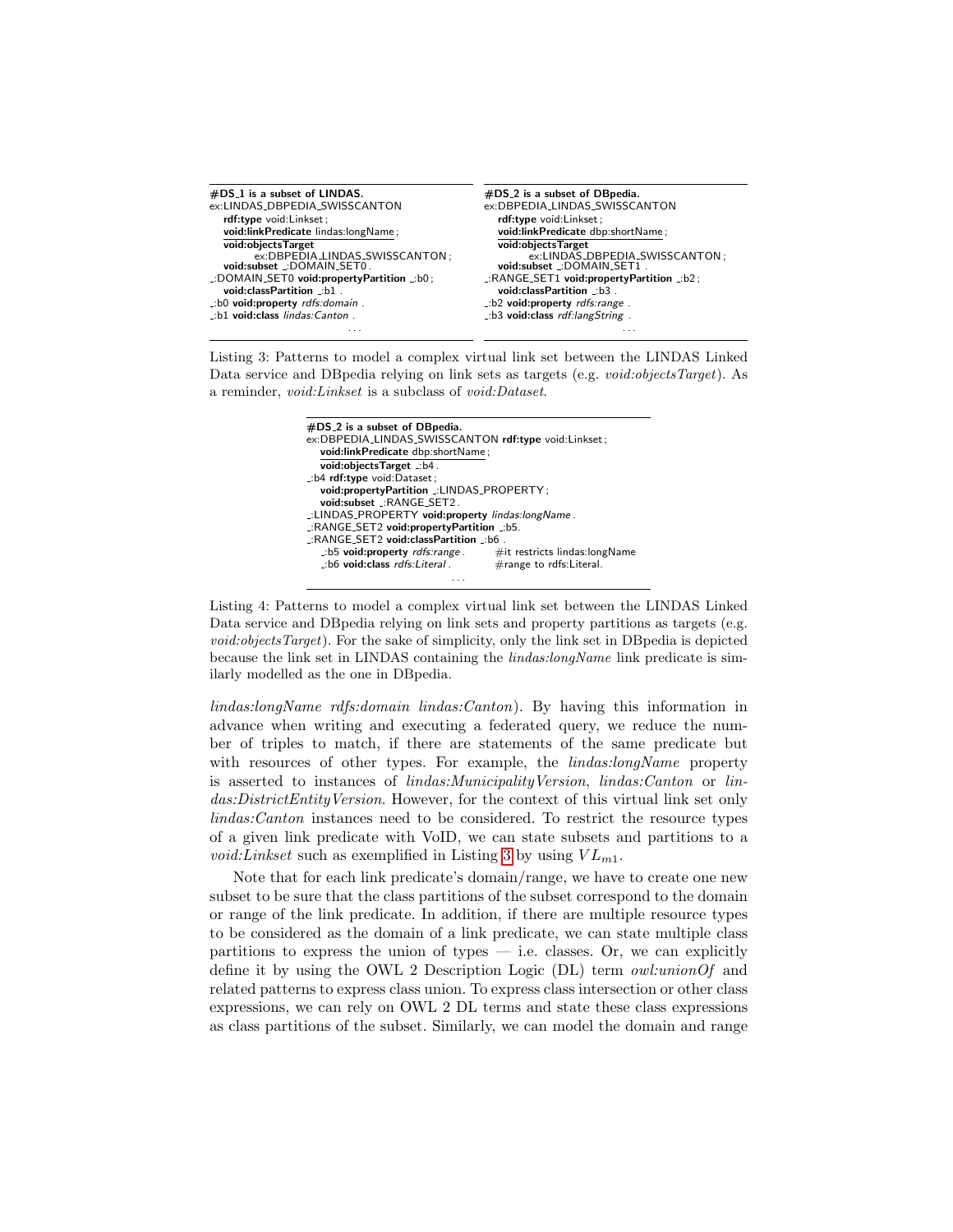of predicates related to virtual links with  $VL_{m2}$  as described in Listing [4.](#page-7-1) For the sake of simplicity, we do not depict all predicate domains/ranges in Listings [3](#page-7-0) and [4.](#page-7-1)

However, there are several limitations when only considering VoID terms to model complex link sets.

1) Multiple representations. The VoID vocabulary and documentation due to the lack of constraints and high generalization imply several ways to model virtual link sets such as  $VL_{m1}$  and  $VL_{m2}$  graph patterns to represent a complex link set. In addition, there are various ways to define the link predicate's domain and range. For example, class expressions can be defined by using either OWL 2 DL terms to express the union of classes or multiple class partitions (i.e. void:classPartition assertions), or by combining both of them. This multitude of graph patterns allowed by VoID makes interoperability more complex because we do not previously know how the virtual link set is modelled. Consequently, it requires to build complex parsers and queries to retrieve the virtual link set metadata.

2) Ambiguity. With VoID, we cannot easily distinguish if a link set or dataset is being instantiated to define a virtual link set. For example, we do not know explicitly if two link sets compose a complex link set. Moreover, the use of property/class partitions to define domains and ranges of link predicates can be mixed with *void:class* assertions that are not part of a domain/range definition. Subsets can also be arbitrarily stated to any link set or dataset what increases the ambiguity to know if a given subset is actually part of a complex link set definition or not. With  $VL_{m1}$  and  $VL_{m2}$  models strictly based on VoID, we cannot explicitly state that the intersections between two link sets occur by matching the subjects-objects, objects-objects or subjects-subjects of link predicates in different link sets. Nevertheless, this information can be derived from the *void:objectsTarget* and *void:subjectsTarget* assertions, if any.

3) Description Logic (DL) compliance [\[4\]](#page-16-12). By stating the domain and range of link predicates with class expressions based on OWL 2 DL (e.g. a range composed of multiple types/classes), we can take advantage of existing DL-parser and reasoner tools<sup>[10](#page-8-0)</sup> to infer instance types. However, since we can mix  $DL$ based class expressions with void:class assertions, the resulting range/domain expressions are non-compliant with DL.

4) Verbosity. The use of class and property partition partners considerably increases the number of triples to state for representing virtual links. This also increases the complexity of writing of queries to retrieve the virtual link set metadata.

5) Resource mapping. VoID does not provide any explicit term and recommendation to state resource mappings. By doing so, we mitigate or even solve heterogeneities when matching resources with some commonality in different datasets.

In the next subsection, we show how to solve these issues with VoIDext terms and patterns.

<span id="page-8-0"></span> $\overline{10}$  <http://owlcs.github.io/owlapi/>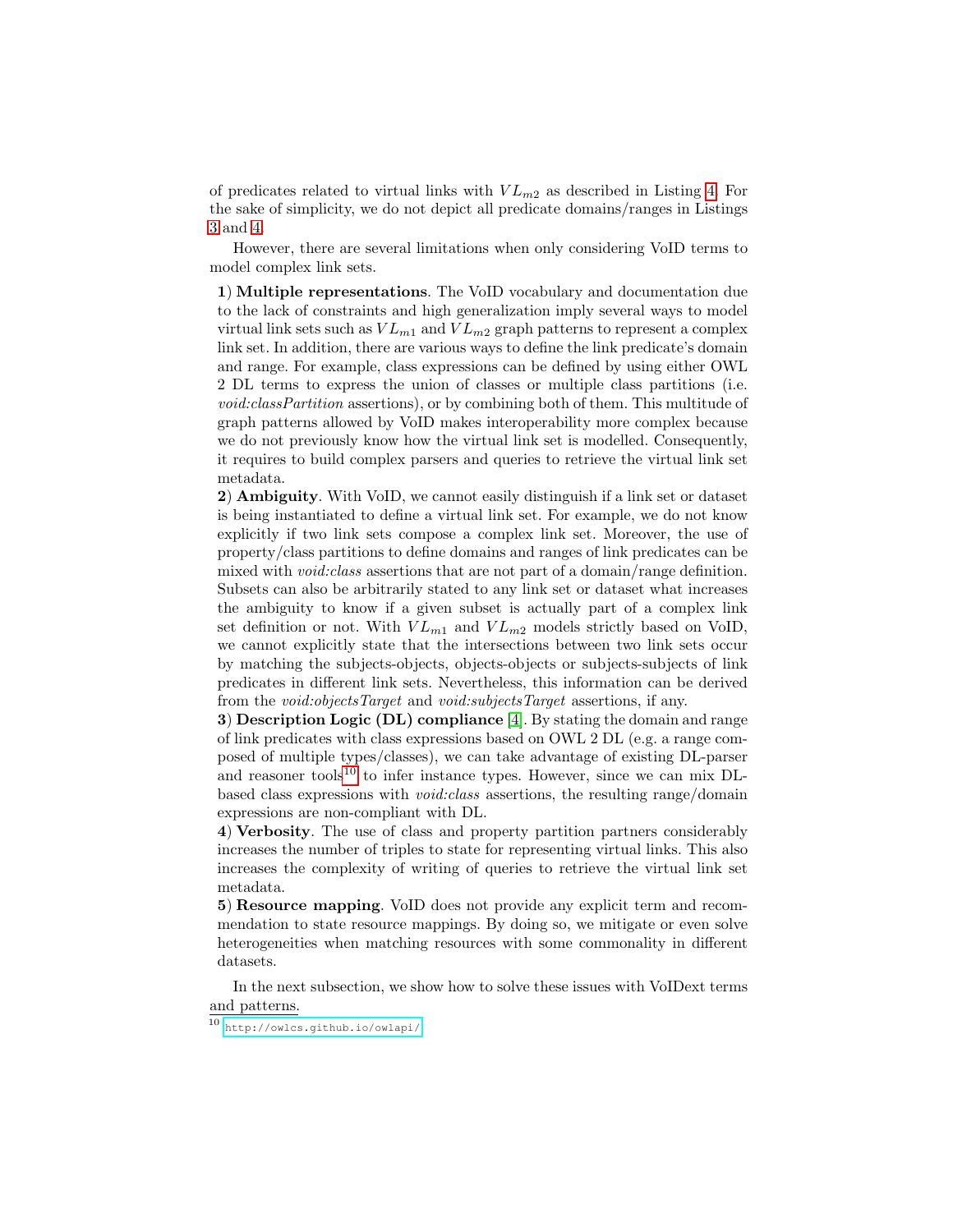#### <span id="page-9-0"></span>3.2 Patterns to fully model complex link sets with VoIDext

To address the issues of modelling virtual link sets solely with VoID, we propose new terms and patterns in VoIDext. Listing [5](#page-10-0) illustrates the main VoIDext terms (see terms with voidext: prefix) and design patterns to model complex link sets. To assert the range and domain of predicates with VoIDext, we can directly assign the voidext:linkPredicateRange and voidext:linkPredicateDomain properties to a link set, respectively (see Def. [8](#page-9-1) and Def. [9\)](#page-9-2). Complex link predicates' domains and ranges (e.g. multiple types — union/intersection of classes) must be stated as class expressions by using OWL 2 DL terms (e.g. *owl:unionOf*). To avoid ambiguities when interpreting link sets (i.e. a simple set versus a complex one), we can explicitly state that two link sets are indeed part of a complex link set. To do so, we must assign exactly two link sets to a complex link set with the *voidext:intersectAt* property (see Def. [10\)](#page-9-3). In a complex link set, a link set must be connected to another link set by stating either *void:objectsTarget* or void:subjectsTarget properties. This allow us to precisely know where the intersection between RDF triples with predicates in different datasets occurs, in other words, the matched RDF resource nodes: object-object, subject-subject, and subject-object. For example, in Listing [5](#page-10-0) with *void:objectsTarget* property, we state that the lindas:longName predicate's objects in LINDAS match the objects of the dbp:shortName link predicate in DBpedia, and vice-versa. To explicitly state the intersection type (e.g. object-object), we can assert the voidext:intersectionType property (see Def. [11\)](#page-9-4) to a complex link set as shown in Listing [5.](#page-10-0)

<span id="page-9-1"></span>**Definition 8 (link predicate range).** The link predicate's object type (i.e. class expression or literals), if any. Moreover, a link set (Def. [1\)](#page-2-3) that is not part of a complex link set (see Def. [6\)](#page-4-1) and connects two datasets through the link predicate's object must specify the link predicate range. Indeed, this object matches a second resource in another dataset. Therefore, the type of this second resource is asserted as the link predicate range.

<span id="page-9-2"></span>Definition 9 (link predicate domain). The link predicate's subject type (i.e. class expression), if any.

<span id="page-9-3"></span>Definition 10 (intersects at). It specifies the intersection of either exactly two shared instance sets (see Def. [7\)](#page-4-5) or two link sets, that compose a complex link set.

<span id="page-9-4"></span>Definition 11 (intersection type). It specifies the intersection type between two RDF triples in different datasets. In other words, if the intersection occurs at the subject xor the object node of a link predicate.

Based on Def. [6,](#page-4-1) the voidext:ComplexLinkSet OWL class is defined with the following DL expression, IRI prefixes are ignored to improve readability:

> $ComplexLinkSet \equiv \neg SimpleLinkSet \sqcap$  $((\forall intersectAt.Links et \sqcap = 2 interestAt) \sqcup$  $(\forall interestAt. SharedInstanceSet \sqcap = 2\; intersectAt))$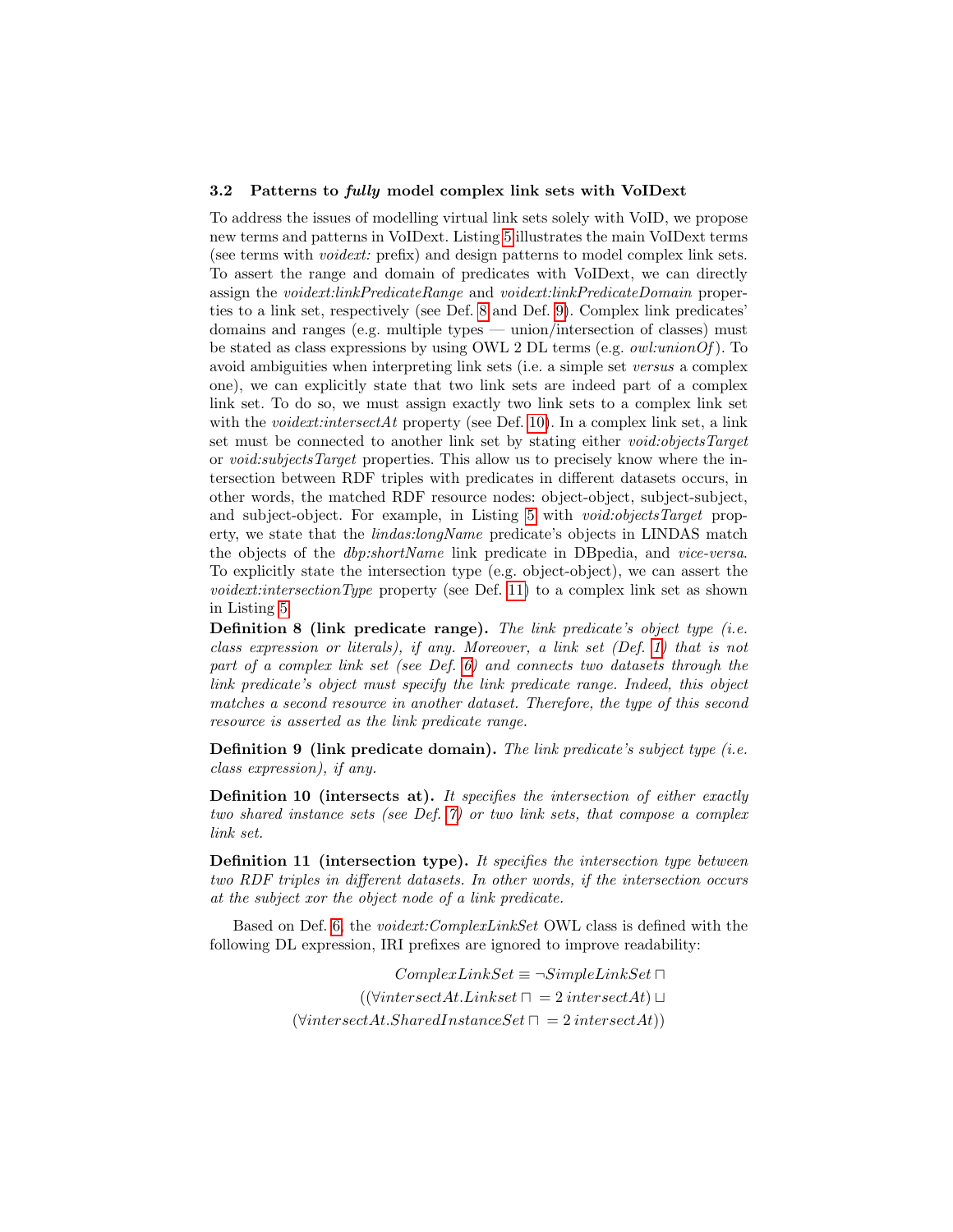As a reminder, a *void:Dataset* is "a set of RDF triples that is published, maintained or aggregated by a single provider"[11](#page-10-1). However, a complex link set is composed of resources from two different datasets (e.g. two link predicates). Therefore, we define voidext:ComplexLinkSet as being disjoint with void:Dataset class. Consequently, a complex link set is not a void:Dataset and properties such as void:propertyPartition cannot be assigned to it.

<span id="page-10-0"></span>

|                                                                                                                      | $#DS_2$ is a subset of DB pedia.                              |    |
|----------------------------------------------------------------------------------------------------------------------|---------------------------------------------------------------|----|
| $\#DS_1$ is a subset of LINDAS.                                                                                      | ex:DBPEDIA_LINDAS_SWISSCANTON                                 |    |
| ex:LINDAS_DBPEDIA_SWISSCANTON                                                                                        | rdf:type void:Linkset;                                        |    |
| rdf:type void:Linkset;                                                                                               | void:linkPredicate dbp:shortName;                             |    |
| void:linkPredicate lindas:longName;                                                                                  | voidext:isSubsetOf ex:DBPEDIA;                                | 5  |
| voidext:linkPredicateRange                                                                                           | void:objectsTarget ex:LINDAS_DBPEDIA_SWISSCANTON;             | 6  |
| rdfs:Literal:                                                                                                        | voidext:resourceMapping                                       |    |
| voidext:linkPredicateDomain                                                                                          | "?dbpedia_place dcterms:subject dbrc:Cantons_of_Switzerland.  | 8  |
| lindas:Canton ;                                                                                                      | ?dbpedia_place dbp:shortName ?c.                              | 9  |
| voidext:isSubsetOf ex:LINDAS;                                                                                        | BIND <sub>(</sub>                                             | 10 |
| void:objectsTarget                                                                                                   | $IF(STR(?c) = "Grisons", "Graubünden / Grigioni / Grischun",$ | 11 |
| ex:DBPEDIA_LINDAS_SWISSCANTON;                                                                                       | $IF(STR(?c) = "Geneva", "Genève",$                            | 12 |
| voidext:resourceMapping                                                                                              | $IF(STR(?c) = "Lucerne", "Luzern",$                           | 13 |
| " $?x$ a $\lt$ https://gont.ch/Canton>.                                                                              | $IF(STR(?c) = "Valais", "Valais / Wallis",$                   | 14 |
|                                                                                                                      | $IF(STR(?c) = "Bern", "Bern / Bern",$                         | 15 |
|                                                                                                                      | $IF(STR(?c) = "Fribourg", "Fribourg / Freiburg", STR(?c)$     | 16 |
|                                                                                                                      | $)))))$ as ?lindas_objects)";                                 | 17 |
| ex:DBPEDIA_LINDAS_SWISSCANTON_VL rdf:type voidext:ComplexLinkSet;<br>voidext:intersectionType voidext:OBJECT_OBJECT; |                                                               |    |

dcterms:issued "2019-06-30"ˆˆxsd:date ; rdfs:label "A virtual link set for cantons in both DBpedia and LINDAS Swiss government datasets." ; voidext:intersectAt ex:LINDAS\_DBPEDIA\_SWISSCANTON; voidext:intersectAt ex:DBPEDIA\_LINDAS\_SWISSCANTON voidext:recommendedMapping ex:LINDAS\_DBPEDIA\_SWISSCANTON ;

Listing 5: VoIDext-based patterns to model a complex virtual link set between the LINDAS Linked Data service and DBpedia relying on link sets as targets. Dashed underlined: one of the two can be chosen as the *voidext:recommendedMapping*; and fully underlined: predicates used to connect the datasets by *void:objectsTarget* predicates.

To address data heterogeneities, we can implement semantic relaxation by stating the voidext:resourceMapping property (Def. [12\)](#page-10-2) with a literal text based on SPARQL language. In Listing  $5$ ,  $DS_2$  states a mapping in line 7 that converts dbp:shortName language-tagged string values into simple literals and maps the values to a corresponding one in LINDAS dataset. Thus, since this mapping is defined using SPARQL language, it can be directly used to build a SPARQL 1.1 federated query to perform the interlinks between datasets. In Listing [5,](#page-10-0) voidext:recommendedMapping (Def. [13\)](#page-10-3) assigns the LINDAS  $DS_1$  link set as the one containing the mapping to be considered when interlinking with DBpedia in the context of Swiss cantons.

<span id="page-10-2"></span>**Definition 12** (resource mapping). It specifies the mapping function  $(f_m)$  to preprocess a resource (i.e. IRI or literal) in a source dataset in order to match another resource in the target dataset. The resource preprocessing (i.e. mapping) must be defined with the SPARQL language by mainly using SPARQL built-ins for assignments (e.g. BIND), and expression and testing values (e.g. IF and FILTER). The BIND built-in is used to assign the output of  $f_m$ , if any.

<span id="page-10-3"></span><span id="page-10-1"></span><sup>11</sup> <http://vocab.deri.ie/void#Dataset>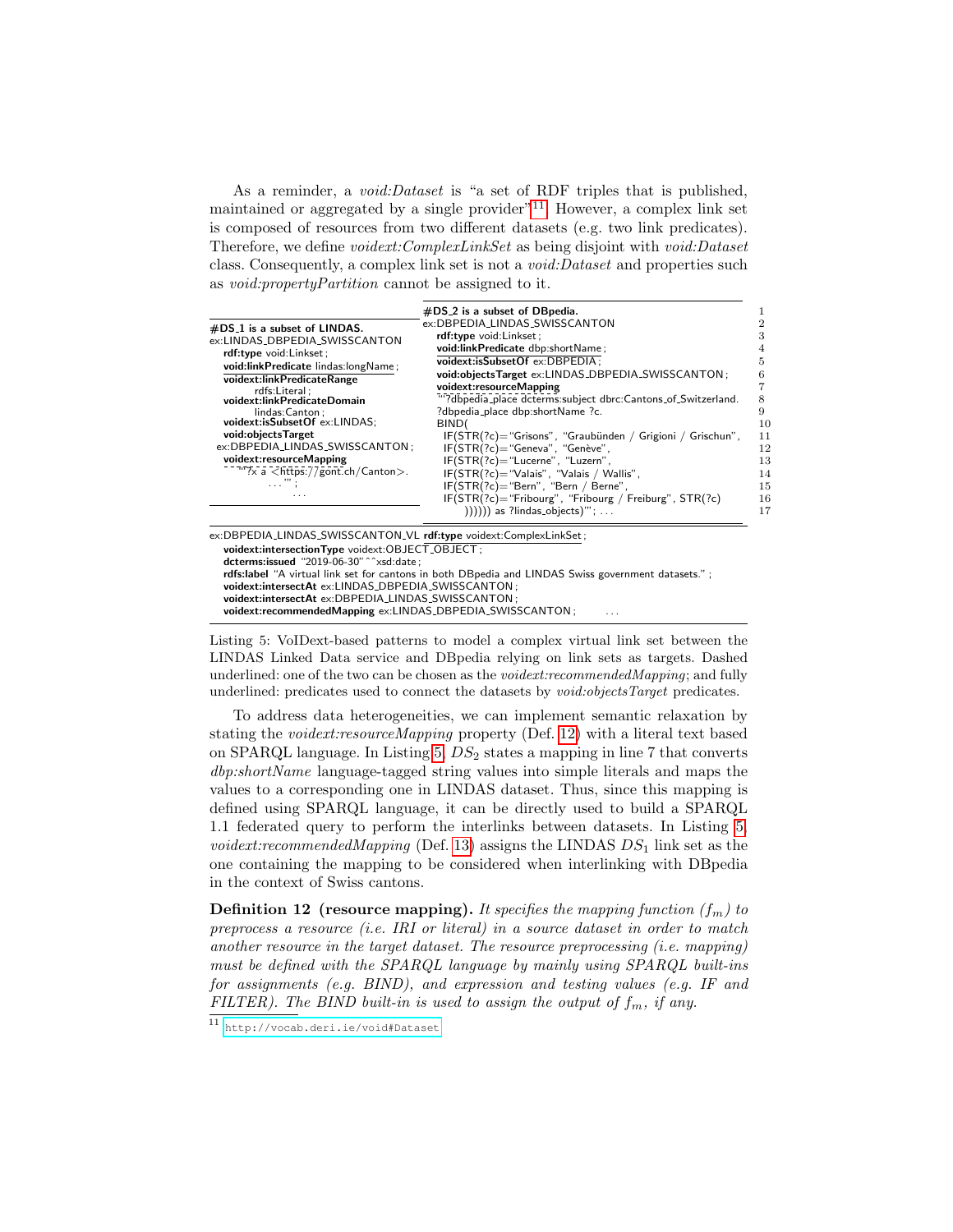Definition 13 (recommended resource mapping). It specifies one recommended mapping function, if more than one mapping is defined in the different sets that are part of a complex link set.

To exemplify a complex link set composed of shared instance sets (Def. [7\)](#page-4-5), let us consider the UniProt and European Bioinformatics Institute (EBI) RDF datasets (see Tab. [1\)](#page-4-2). EBI and UniProt RDF data stores use different instance IRIs and classes to represent the organism species, and in a more general way, the taxonomic lineage for organisms. To exemplify this, let us consider the < http://identifiers.org/taxonomy/9606> instance of biopax:BioSource and the  $\langle \text{http://purl.uniprot.org/taxonomy/9606>}$  instance of up:Taxon in EBI and UniProt datasets, respectively. Although these instances are not exactly the same (i.e. distinct IRIs, property sets, and contexts), they refer to the same organism species at some extent, namely homo sapiens — human. By applying a semantic relaxation, we can state a virtual link between these two instances. To establish this link, we need to define a resource mapping function (i.e.  $f_m(r)$ ) either to the EBI or UniProt species-related instances — either  $f_m() \equiv$ nomy/9606> or  $f_m(<$ http://purl.uniprot.org/taxonomy/9606>)  $\equiv$  < http://i dentifiers.org/taxonomy/9606>. Listing [6](#page-12-0) depicts how this complex link set is modelled with VoIDext-based patterns. Note that it is not possible to define a shared instance set by only using VoID terms because there is no link predicate (Def. [5\)](#page-4-3) associated with the interlinks that are different from  $\eta f(t)$ : To address this issue, we can assign a shared instance type (Def. [14\)](#page-11-0) with the voidext:sharedInstanceType property for each voidext:SharedInstanceSet instance (Def. [7\)](#page-4-5). Other examples of complex link sets are available in [\[14\]](#page-16-9) and [\[15\]](#page-16-8).

<span id="page-11-0"></span>Definition 14 (shared instance type). The type (i.e. class) of the shared instances in a given dataset. Shared instances imply equivalent or similar instance IRIs that belong to different datasets.

# 4 VoIDext benefits and discussions

VoID instances ("assertion box"  $-$  ABox) are fully backward compatible with the VoIDext schema since we mainly add new terms. The only change performed in the VoID "terminological box" (TBox) concerns the *void:target*<sup>[12](#page-11-1)</sup> property domain. In VoIDext, this domain is the union of the void:Linkset and *voidext:SharedInstanceSet* classes instead of solely *void:Linkset*, as stated in VoID. We did this to avoid the replication of a similar property to state target datasets to shared instance sets. Despite this modification, assertions of void:target based on VoID remain compatible with VoIDext.

### <span id="page-11-2"></span>4.1 Retrieving virtual link sets

Once the virtual links are modelled with VoIDext as discussed in Subsection [3.2](#page-9-0) and Supplementary Material Section 4 [\[14\]](#page-16-9), there may exist at most four

<span id="page-11-1"></span><sup>12</sup> <https://www.w3.org/TR/void/#target>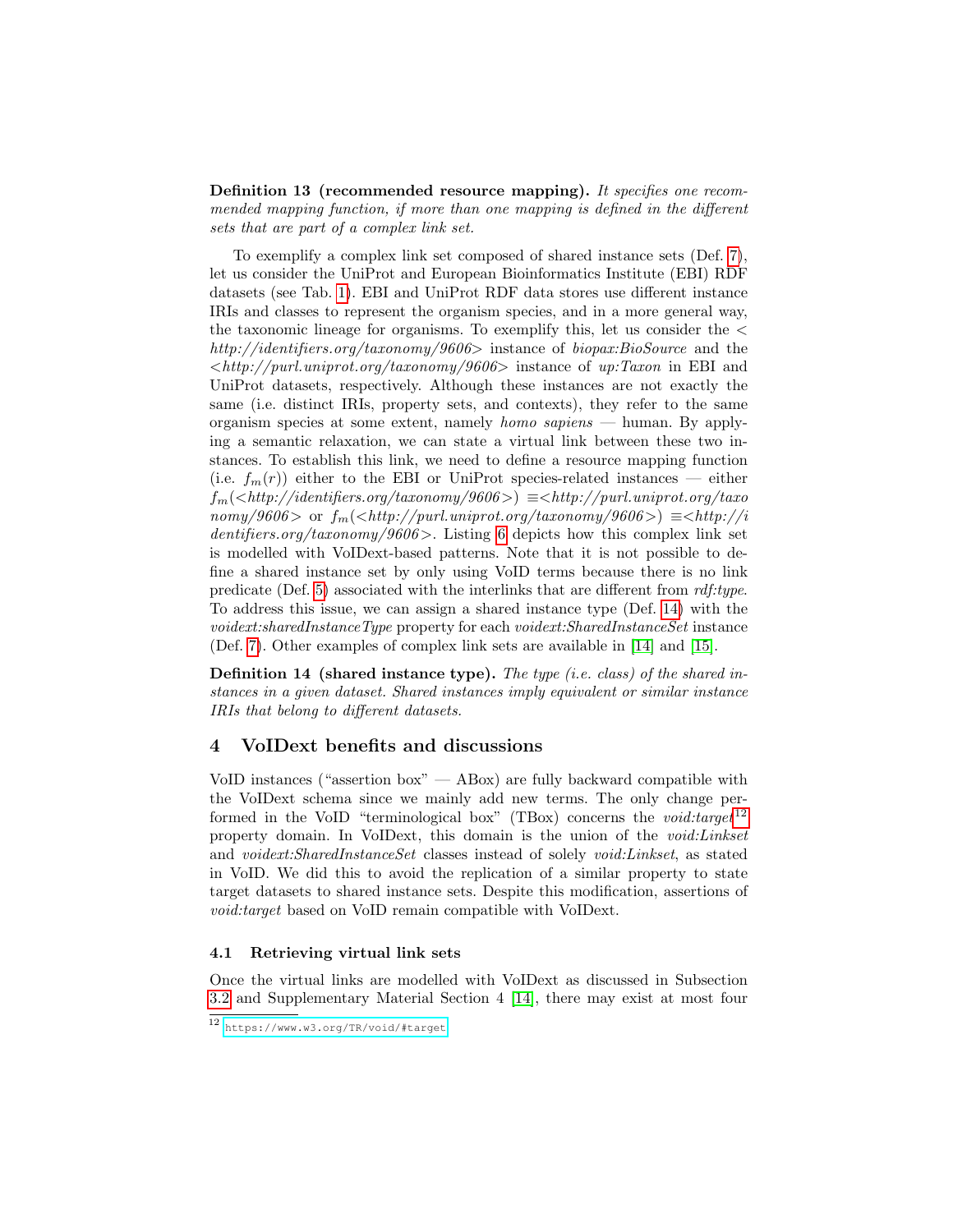<span id="page-12-0"></span>

| A) a subset of EBI                                       | B) a subset of UniProt                             |
|----------------------------------------------------------|----------------------------------------------------|
| bioquery:EBI_UNIPROT_10                                  | bioquery:EBI_UNIPROT_11                            |
| rdf:type voidext:SharedInstanceSet;                      | rdf:type voidext:SharedInstanceSet ;               |
| voidext:isSubsetOf bioquery:EBI;                         | voidext:isSubsetOf bioquery:UNIPROT;               |
| voidext:resourceMapping                                  | voidext:resourceMapping                            |
| "'?IRLEBI a biopax:BioSource.                            | "'?IRI_UNIPROT a up:Taxon.                         |
| BIND(IRI(CONCAT("http://purl.uniprot.org/taxonomy/"      | BIND(IRI(CONCAT("http://identifiers.org/taxonomy/" |
| , STRAFTER(STR(?IRI_EBI),                                | , STRAFTER( STR(?IRI_UNIPROT),                     |
| "http://identifiers.org/taxonomy/"))) as                 | "http://purl.uniprot.org/taxonomy/") $)$ as        |
| ?IRI_UNIPROT)                                            | ?IRLEBI)                                           |
| FILTER(STRSTARTS(STR(?IRI_EBI),                          | FILTER(STRSTARTS(STR(?IRI_UNIPROT),                |
| "http://identifiers.org/taxonomy/"))"";                  | "http://purl.uniprot.org/taxonomy/"))"';           |
| voidext:sharedInstanceType biopax:BioSource;             | voidext:sharedInstanceType up:Taxon;               |
| bioquery:EBI_UNIPROT_12 rdf:type voidext:ComplexLinkSet; |                                                    |
| voidext:intersectAt bioquery:EBI_UNIPROT_11;             |                                                    |
| voidext:intersectAt bioquery:EBI_UNIPROT_10;             |                                                    |
| voidext:recommendedMapping bioquery:EBI_UNIPROT_10;      |                                                    |

rdfs:label "Links between EBI and UniProt considering shared similar instances of organism taxonomy"@en; . . .

Listing 6: VoIDext-based patterns to model a complex virtual link set between EBI and UniProt datasets modelled with shared instance sets (see fully underlined assertions). Dashed underlined: one of the two can be chosen as the *voidext:recommendedMapping*.

kinds of virtual link sets as follows: (i) a voidext:ComplexLinkSet composed of void: Linksets — e.g. see Listing [5;](#page-10-0) (ii) a voidext: Complex LinkSet composed of voidext:SharedInstanceSets — e.g. see Listing [6;](#page-12-0) (iii) a void:Linkset that is also a voidext:SimpleLinkSet; and (iv) a voidext:SharedInstanceSet that is also a *voidext:SimpleLinkSet.* Due to the page limit, the types (iii) and (iv) are exemplified in Fig. 7 and Listing 1.3 in Supplementary Material [\[14\]](#page-16-9). For each kind of virtual link set, a SPARQL query template to retrieve the essential information is asserted as an annotation of the voidext:ComplexLinkSet and voidext:Simple-LinkSet sub-classes of *voidext:VirtualLinkSet*. These annotations are done by asserting the voidext:queryLinkset and voidext:querySharedInstanceSet properties. Therefore, to retrieve virtual link sets of type (i) and (iii), we can execute the SPARQL queries assigned with *voidext:queryLinkset* to the *voidext:Complex*-LinkSet and voidext:SimpleLinkSet classes, respectively. Similarly, to retrieve virtual link sets of type (ii) and (iv), we can execute the SPARQL queries assigned with *voidext:querySharedInstanceSet* to the *voidext:ComplexLinkSet* and voidext:SimpleLinkSet classes, respectively. These queries are described in [\[15\]](#page-16-8).

### 4.2 Writing a federated SPARQL query with VoIDext metadata

To illustrate how VoIDext can facilitate the writing of federated SPARQL queries, let us consider that a SPARQL user wants to perform the  $Q_f$  query against the EBI dataset: "Show me all assays in rodents for the drug Gleevec (i.e.  $CHEMBL941$  identifier)". One possible way to write this query is to consider another dataset that contains organismal taxonomy information about rodents such as the UniProt dataset. To be able to write this federated conjunctive query over the EBI and UniProt datasets, the SPARQL user has to find out how to relate these datasets. To do so, the SPARQL user can query the metadata about virtual link sets modelled with VoIDext—see the template queries for this purpose in the VoIDext specification [\[15\]](#page-16-8) and further details in Subsection [4.1.](#page-11-2)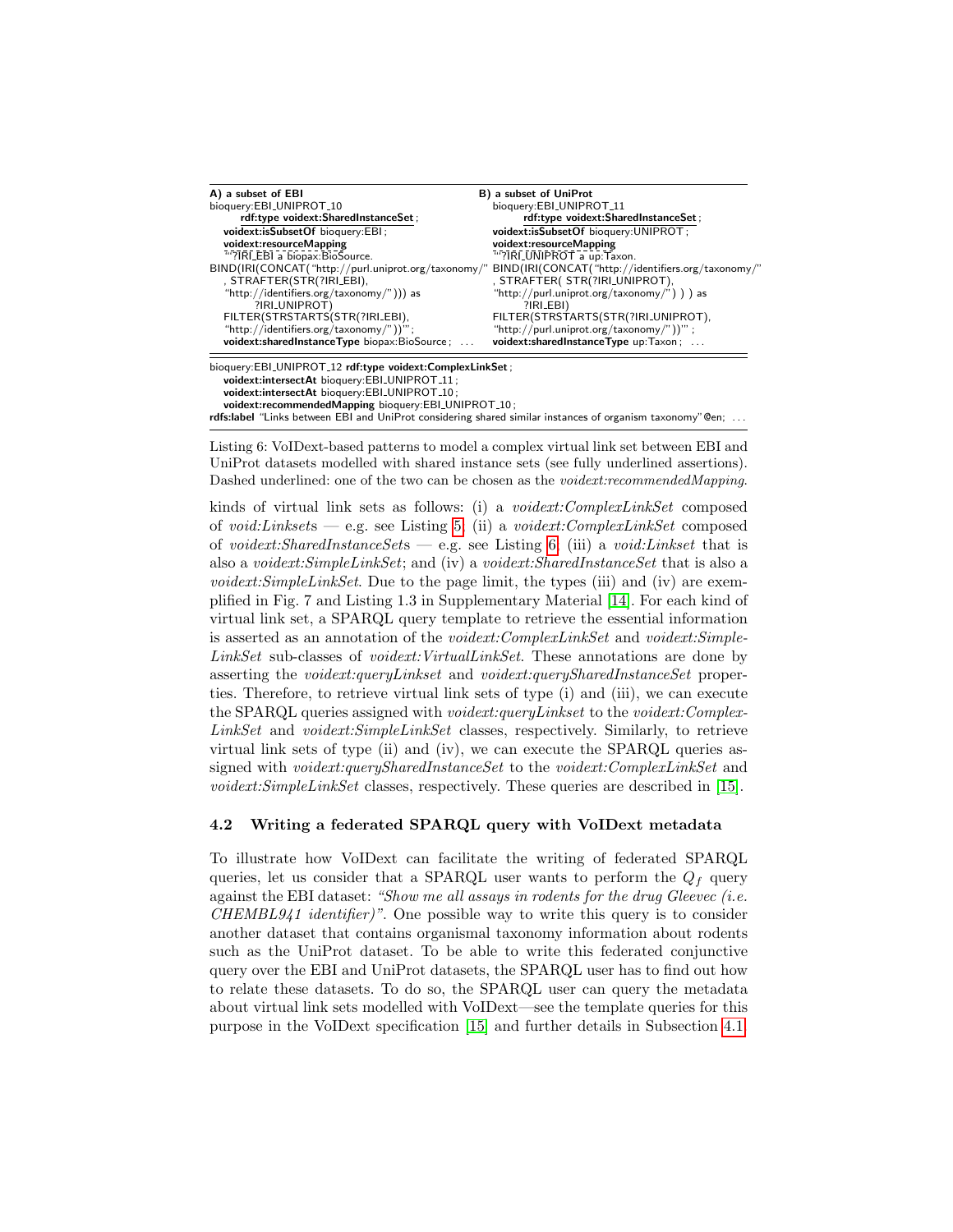```
SELECT ? assay WHERE {
 ? activity a cco: Activity
               cco : has Molecule chembl : CHEMBL941 ;
  . cco:hasAssay ?assay<br>.assay cco:taxonomy ?IRI_EBI?
 ?IRI_EBI a <http://www.biopax.org/release/biopax-level3.owl#BioSource>.
 BIND(IRI(CONCAT("http://purl.uniprot.org/taxonomy/",
 STRAFTER(STR(?IRI EBI),"http://identifiers.org/taxonomy/"))) as ?IRI UNIPROT)
FILTER(STRSTARTS(STR(?IRI EBI),"http://identifiers.org/taxonomy/"))
 SERVICE<https://sparql.uniprot.org/sparql>{
   ?IRI UNIPROT a up:Taxon.
   ?IRI_UNIPROT  rdfs:subClassOf ?taxon2   .<br>?taxon2 up:otherName "rodents". } }
```
Listing 1.2: A federated query between EBI and UniProt datasets to retrieve assays in rodents for the drug Gleevec (i.e. CHEMBL941). Tab. [2](#page-5-0) contains the IRI prefixes.

Tab. [7](#page-13-0) exemplifies a possible outcome of these queries containing virtual link set descriptions.

Based on the description of virtual link sets, users can select the link set that best fit their needs to write  $Q_f$  with SPARQL 1.1. In this example, a user can choose the complex link set *bioquery:EBI\_UNIPROT\_12* about organism taxonomy depicted in Listing [6](#page-12-0) and defined as the query result over the VoIDext metadata in Tab. [7—](#page-13-0)i.e. the  $T_1$  tuple. By considering  $T_1$  in Tab. [7,](#page-13-0) the SPARQL user can draft  $Q_f$  starting with the interlink between EBI and UniProt as shown in bold in Listing [1.2.](#page-13-1) The user can now continue the writing of  $Q_f$  by solely focusing on each dataset separately—i.e. the non-bold part of the  $Q_f$  SPARQL query. Therefore, the fastidious process of finding out interlinks and data transformations between EBI and UniProt to perform a federated query is mitigated with the virtual link sets defined using the VoIDext vocabulary. The query in Listing [1.2](#page-13-1) can be executed in the EBI SPARQL endpoint (see Tab. [1\)](#page-4-2). Further examples of SPARQL federated queries that were written based on VoIDext metadata are available as part of an application described in Subsection [4.4.](#page-14-0)

<span id="page-13-0"></span>Table 7: The results of querying complex link sets composed of two shared instance sets between EBI and UniProt.

| <b>Outcome:</b> A set of tuples $T = (V_L, ds_1, ds_2, I_{t_1}, I_{t_2}, A_{ds_1}, A_{ds_2}, f_m)$ where $V_L$ is the virtual link<br>set IRI; $ds_1$ and $ds_2$ are the names of the datasets that contain the instance IRIs; $I_{t1}$ is the type<br>(DL-class expression) of the instance in $ds_1$ ; $I_{t2}$ is the type (DL-class expression) of the instance in<br>$ ds_2 $ ; $A_{ds_1}$ and $A_{ds_2}$ are the access methods such as SPARQL endpoints to the $ds_1$ and $ds_2$ datasets,<br>respectively; $f_m$ is the recommended resource mapping procedure, if any, to be applied to instance<br>IRIs of $I_{t1}$ xor $I_{t2}$ types, where xor is the exclusive or. |
|----------------------------------------------------------------------------------------------------------------------------------------------------------------------------------------------------------------------------------------------------------------------------------------------------------------------------------------------------------------------------------------------------------------------------------------------------------------------------------------------------------------------------------------------------------------------------------------------------------------------------------------------------------------------------------|
| Example:                                                                                                                                                                                                                                                                                                                                                                                                                                                                                                                                                                                                                                                                         |
| $T_1$ = (bioquery:EBI_UNIPROT_12, "Linked Open Data platform for EBI data.", "The Universal<br>Protein Resource (UniProt)", biopax:BioSource, up:Taxon,<br>$\langle \text{https://www.ebi.ac.uk/rdf/services/sparql}\rangle$ , $\langle \text{https://sparql.uniprot.org/sparql}\rangle$ , $f_{\infty}^{3}(i)$                                                                                                                                                                                                                                                                                                                                                                   |
| where i is any instance of <i>biopax:BioSource</i> type and $f_m^3(i) \equiv$                                                                                                                                                                                                                                                                                                                                                                                                                                                                                                                                                                                                    |
| "?IRI_EBI a <http: biopax-level3.owl#biosource="" release="" www.biopax.org="">.</http:>                                                                                                                                                                                                                                                                                                                                                                                                                                                                                                                                                                                         |
| BIND(IRI(CONCAT("http://purl.uniprot.org/taxonomy/", STRAFTER(                                                                                                                                                                                                                                                                                                                                                                                                                                                                                                                                                                                                                   |
| $\langle \text{STR}(?IRI_EBI), \text{ "http://identifiers.org/taxonomy/")) \rangle$ as $?IRI_UNIPROT$                                                                                                                                                                                                                                                                                                                                                                                                                                                                                                                                                                            |
| FILTER(STRSTARTS(STR(?IRI_EBI), "http://identifiers.org/taxonomy/"))"                                                                                                                                                                                                                                                                                                                                                                                                                                                                                                                                                                                                            |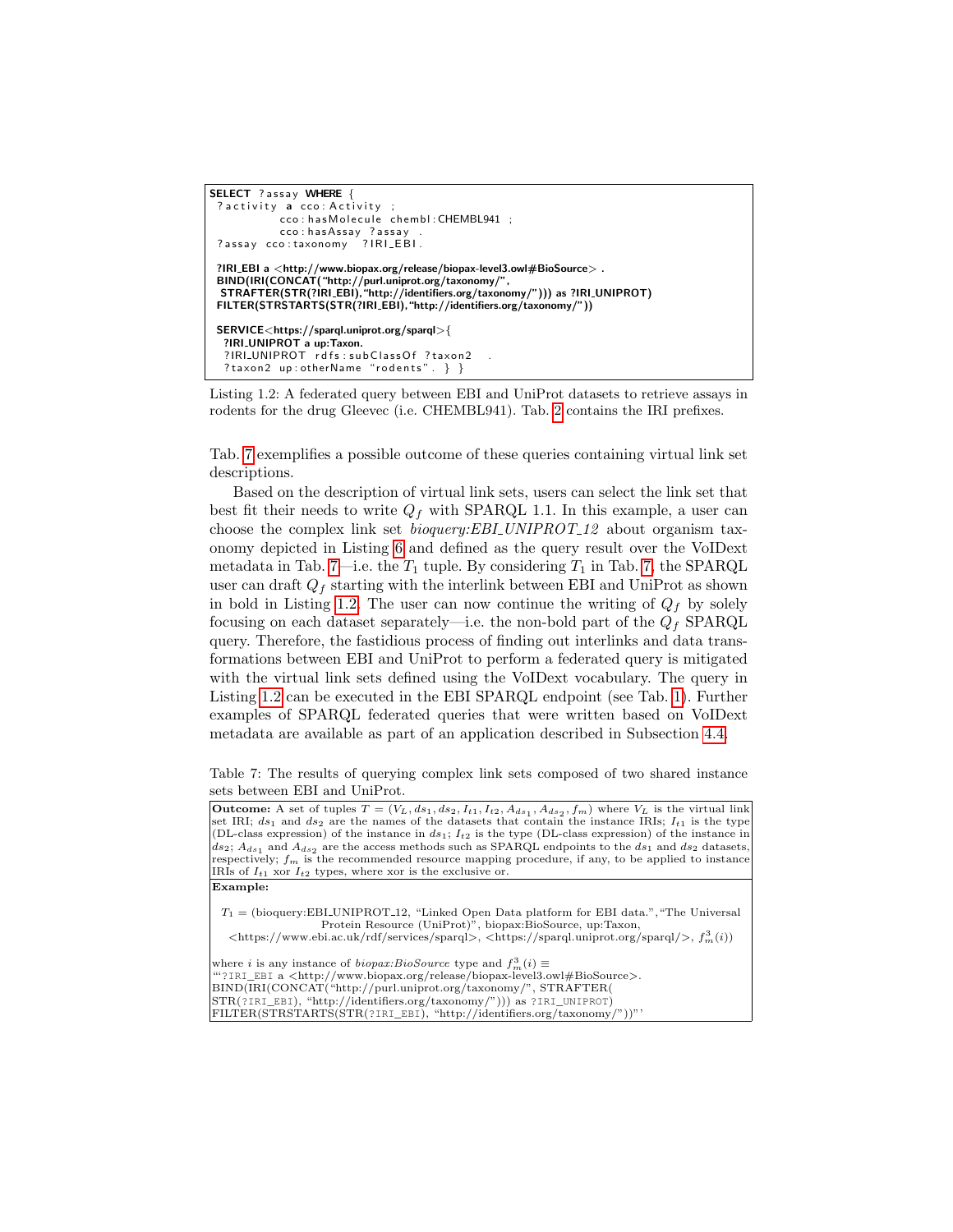### 4.3 Virtual link set maintenance

Although, to manage the virtual link set evolution is out of the scope of this article, we recommend to annotate the link sets with the issued and modified dates such as depicted in Listing [5.](#page-10-0) This date information helps with the maintenance of virtual link sets. For example, let us suppose the release of a new version of the DBpedia in August, 2019. By checking the difference between the DBpedia new release date and the complex link set issued/modified date (e.g. June 2019, see Listing [5\)](#page-10-0), it might indicate a possible decrease in the virtual link set performance, or even, invalidity of the interlinks due to the fact of being outdated. In addition, for each virtual link set, we can state the performance in terms of precision, recall, true positives, and so on by asserting the voidext:hasPerformanceMeasure property. The range of this property is mex-perf: Performance Measure<sup>[13](#page-14-1)</sup>. Thus, we can rely on the Mex-perf ontology <sup>13</sup> to describe the virtual link set performances. The complex link set example about Swiss cantons in Listing [5](#page-10-0) has a precision and recall of 100%. In this example, for every Swiss canton in LINDAS exists a corresponding one in DBpedia. Therefore, if this performance is deteriorated after the new release of one of the datasets involved, we should review this virtual link set. Further use cases are exemplified in Supplementary Material Section 5 available in [\[14\]](#page-16-9).

## <span id="page-14-0"></span>4.4 Benefits and a SIB Swiss Institute of Bioinformatics' application

Easing the task of writing SPARQL 1.1 federated queries. The formal description of virtual link sets among multiple RDF datasets on the Web facilitates the manually or (semi-)automatically writing of federated queries. This is because once the virtual link sets are defined between datasets with VoIDext, we can interlink different RDF datasets without requiring to mine this information again from the various ABoxes and TBoxes (including documentation, if any). The mining task becomes more and more complex and fastidious if the TBox is incomplete or missing when comparing with the ABox statements, for example, a triple predicate that is not defined in the TBox.

Applying semantic relaxation rather than semantic reconciliation. The virtual link statements between datasets are more focused on the meaning of interlinking RDF graph nodes rather than the semantics of each node in the different datasets and knowledge domains. For example, let us consider the virtual link illustrated in Fig. [1.](#page-4-0) When considering solely the LINDAS dataset, the lindas:longName is a rdf:Property labelled as a "District name or official municipality name". In DBpedia, *dbp:shortName* is a *rdf:Property* labelled as "short name" and in principle can be applied to any instance. Hence, it is not restricted to district names. In addition, one property is about long names while the other one is about short names. However, they state similar literals in the context of Swiss cantons as discussed in Section [3.](#page-2-0) Therefore, although these properties are semantically different (hard to reconcile), we can still ignore heterogeneities for the sake of interlinking DBpedia and LINDAS.

<span id="page-14-1"></span><sup>13</sup> <http://mex.aksw.org/mex-perf>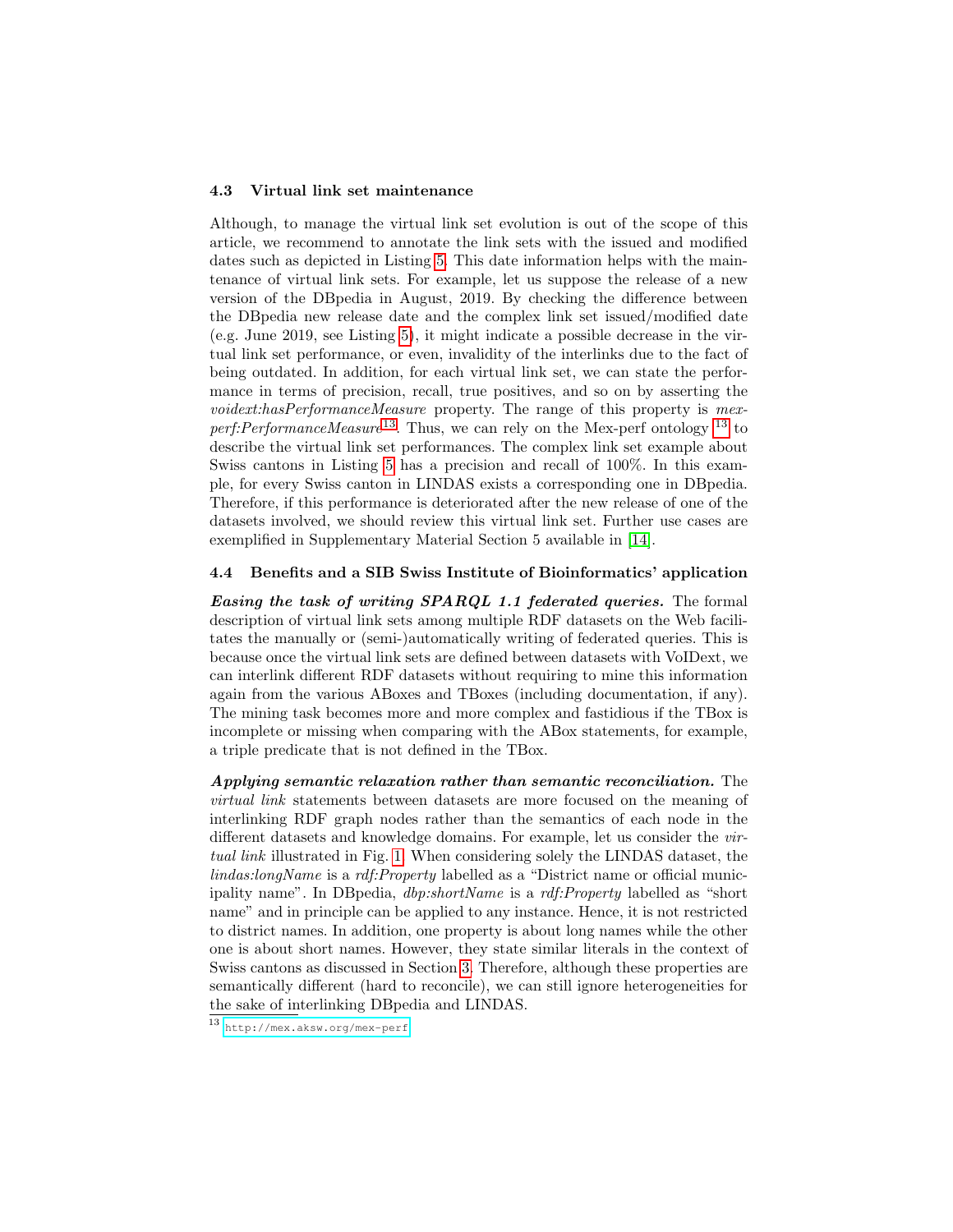**Facilitating knowledge discovery.** As noticed in [\[1\]](#page-16-13), yet there are many challenges to address in the semantic web such as the previous knowledge of the existing RDF datasets and how to combine them to process a query. VoIDext mitigates these issues because RDF publishers (including third-party ones) are able to provide virtual link sets which explicitly describe how heterogeneous datasets of distinct domains are related. Without knowing these links, to potentially extract new knowledge that combines these datasets is harder or not even possible. The virtual link sets stated with VoIDext terms provide sufficient machine-readable information to relate the datasets. Nonetheless, the automatic generation of these link sets is out of the scope of this article.

A SIB Swiss Institute of Bioinformatics application. We applied the VoIDext vocabulary in the context of a real case application mainly involving three in production life-sciences datasets available on the Web, namely UniProtKB, OMA and Bgee RDF stores — see SPARQL endpoints in Tab. [1.](#page-4-2) The RDF serialization of virtual link sets among these three databases is available in [\[14\]](#page-16-9) and it can be queried via the SPARQL endpoint in [\[13\]](#page-16-14) with query templates defined in [\[15\]](#page-16-8) as described in Subsection [4.1.](#page-11-2) Based on these virtual links, a set of more than twelve specialized federated query templates over these data stores was defined and are available at [https://github.com/biosoda/bioquery/](https://github.com/biosoda/bioquery/tree/master/Queries) [tree/master/Queries](https://github.com/biosoda/bioquery/tree/master/Queries). These templates are also available through a template-based search engine, see <http://biosoda.expasy.org>. Moreover, as an example of facilitating knowledge discovery, we can mention the virtual link sets between OMA and Bgee. These two distinct biological knowledge domains when combined enable to predict gene expression conservation for orthologous genes (i.e. corresponding genes in different species). Finally, new virtual link sets are being created to support other biological databases in the context of  $SIB$  — <https://sib.swiss>.

# 5 Conclusion

We successfully extended the VoID vocabulary (i.e. VoIDext) to be able to formally describe virtual links and we provided a set of SPARQL query templates to retrieve them. To do so, we applied an agile methodology based on the SAMOD approach. We described the benefits of defining virtual links with VoIDext RDF schema, notably to facilitate the writing of federated queries and knowledge discovery. In addition, with *virtual links* we can enable interoperability among different knowledge domains without imposing any changes in the original RDF datasets. In the future, we intend to use VoIDext to enhance keyword-search engines over multiple distributed and independent RDF datasets. We also envisage to propose tools to semi-automatically create VoIDext virtual link statements between RDF datasets. We believe these tools can leverage the adoption of VoIDext by other communities besides SIB, Quest for Orthologs consortium (<https://questfororthologs.org>), and Linked Building Data Community (<https://www.w3.org/community/lbd>) where the authors are involved. We also encourage other communities to collaborate on open issues in the public GitHub of VoIDext in [\[14\]](#page-16-9) to refine this vocabulary for other use cases that have not been contemplated during this work. Finally, to support virtual link evolution,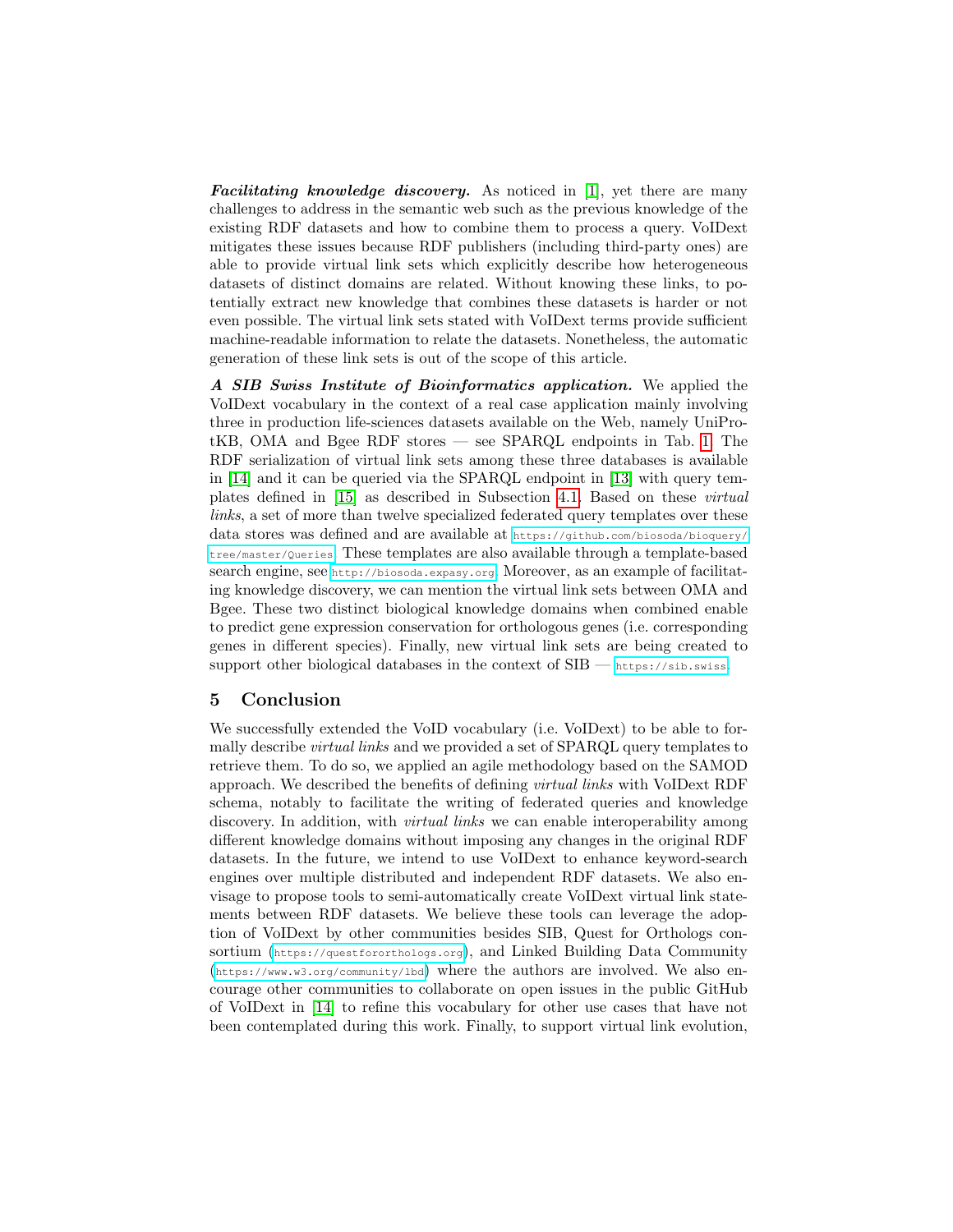we aim to develop a tool to automatically detect broken virtual links because of either data schema changes or radical modifications of instances' IRIs and property assertions.

Acknowledgements. This work was funded by the Swiss National Research Programme 75 "Big Data" (Grant 167149) and a Swiss National Science Foundation Professorship grant to CD (Grant 150654).

# References

- <span id="page-16-13"></span>1. Acosta, M., Hartig, O., Sequeda, J.: Federated RDF Query Processing, pp. 1–10. Springer, Cham (2018)
- <span id="page-16-1"></span>2. Alexander, K., Cyganiak, R., Hausenblas, M., Zhao, J.: Describing linked datasets. In: Proceedings of the Linked Data on the Web Workshop (LDOW2009), Madrid, Spain, April 20, 2009, CEUR Workshop Proceedings (2009)
- <span id="page-16-10"></span>3. Altenhoff, A.M., Glover, N.M., Train, C.M., et al.: The OMA orthology database in 2018: retrieving evolutionary relationships among all domains of life through richer web and programmatic interfaces. Nucleic Acids Res. 46(D1), D477–D485 (Jan 2018)
- <span id="page-16-12"></span>4. Baader, F., Calvanese, D., McGuinness, D., Patel-Schneider, P., Nardi, D.: The description logic handbook: Theory, implementation and applications. Cambridge university press (2003)
- <span id="page-16-11"></span>5. Bgee team: Bgee data sources. <https://bgee.org/?page=source> (2019), accessed: 2019-08-25
- <span id="page-16-3"></span>6. Brunner, U., Stockinger, K.: Entity matching on unstructured data: an active learning approach. In: 6th Swiss Conference on Data Science, Bern, June 14, 2019. IEEE (2019)
- <span id="page-16-0"></span>7. buildingSMART: IFC overview summary. [http://www.buildingsmart-tech.org/](http://www.buildingsmart-tech.org/specifications/ifc-overview) [specifications/ifc-overview](http://www.buildingsmart-tech.org/specifications/ifc-overview), accessed: 2019-08-25
- <span id="page-16-5"></span>8. Crotti Junior, A., Debruyne, C., Brennan, R., OSullivan, D.: An evaluation of uplift mapping languages. International Journal of Web Information Systems  $13(4)$ , 405– 424 (2017)
- <span id="page-16-4"></span>9. David, J., Euzenat, J., Scharffe, F., Trojahn dos Santos, C.: The alignment api 4.0. Semantic web 2(1), 3–10 (2011)
- <span id="page-16-7"></span>10. De Meester, B., Dimou, A., Verborgh, R., Mannens, E.: An ontology to semantically declare and describe functions. In: European Semantic Web Conference. pp. 46–49. Springer (2016)
- <span id="page-16-6"></span>11. De Meester, B., Maroy, W., Dimou, A., Verborgh, R., Mannens, E.: Declarative data transformations for linked data generation: The case of dbpedia. In: Blomqvist, E., Maynard, D., Gangemi, A., et al. (eds.) The Semantic Web. pp. 33–48. Springer International Publishing, Cham (2017)
- <span id="page-16-2"></span>12. Djokic-Petrovic, M., Cvjetkovic, V., Yang, J., Zivanovic, M., Wild, D.J.: Pibas fedsparql: a web-based platform for integration and exploration of bioinformatics datasets. Journal of biomedical semantics  $8(1)$ , 42 (2017)
- <span id="page-16-14"></span>13. Farias, T.M.: The SPARQL endpoint of the SIB application and VoIDext specification examples. <http://biosoda.expasy.org:8890/sparql>, accessed: 2019-08-25
- <span id="page-16-9"></span>14. Farias, T.M.: VoIDext github project repository. [https://github.com/biosoda/](https://github.com/biosoda/voidext) [voidext](https://github.com/biosoda/voidext), accessed: 2019-08-25
- <span id="page-16-8"></span>15. Farias, T.M.: VoIDext vocabulary specification draft. [https://biosoda.github.io/](https://biosoda.github.io/voidext/) [voidext/](https://biosoda.github.io/voidext/), accessed: 2019-08-25